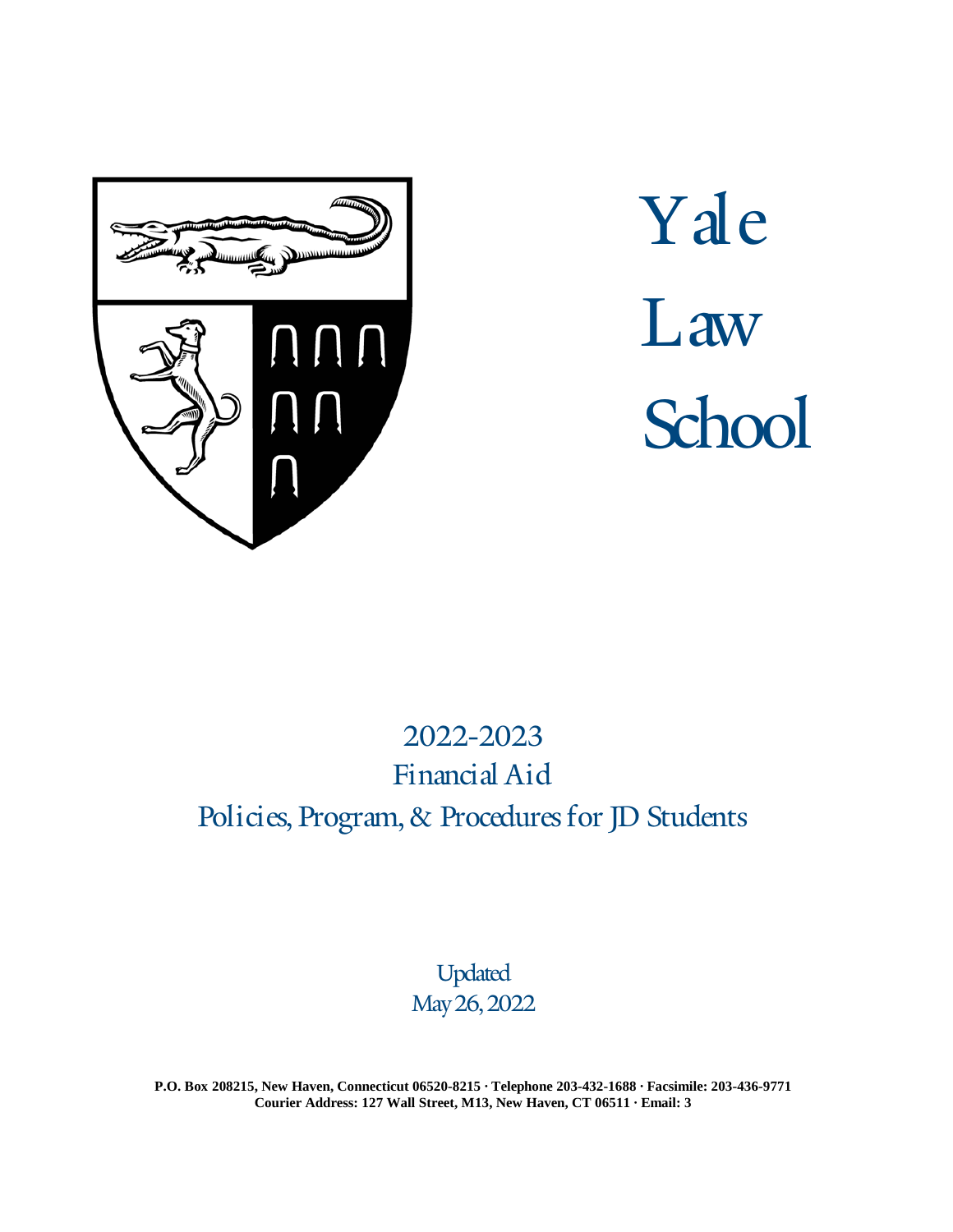# **Yale Law School**



Yale Law School's financial aid policies and programs are designed to make it possible for students to pursue their legal education at Yale regardless of their financial circumstances. Using a combination of loans and scholarship grants, we make every effort to provide students with the difference between their resources -- such as family resources, summer earnings and student savings -- and the cost of attending Yale. About 76% of the student body received some form of financial aid in 2021-2022. More than half (64%) of our students qualify for Law School scholarship grants, which are awarded solely on the basis of financial need.

#### **The Financial Aid Office is committed to**:

- assisting you in understanding our program and the resources and options available to you;
- flexibility and concern in responding to individual circumstances and special needs, consistent with the guidelines of our general policies;
- protecting the confidentiality of the information you provide to us; and,
- doing our best to notify you of any changes in federal programs and University or Law School policies.

#### **In return, we expect you to:**

- provide us with accurate information about your financial situation and notify us of significant changes;
- meet deadlines and otherwise handle paperwork and reporting responsibilities promptly and carefully; and,
- complete the required student loan entrance and exit interviews.

The Financial Aid Office's Staff members are always pleased to answer your questions and to help you with your financial planning and individual concerns. We look forward to meeting and working with you.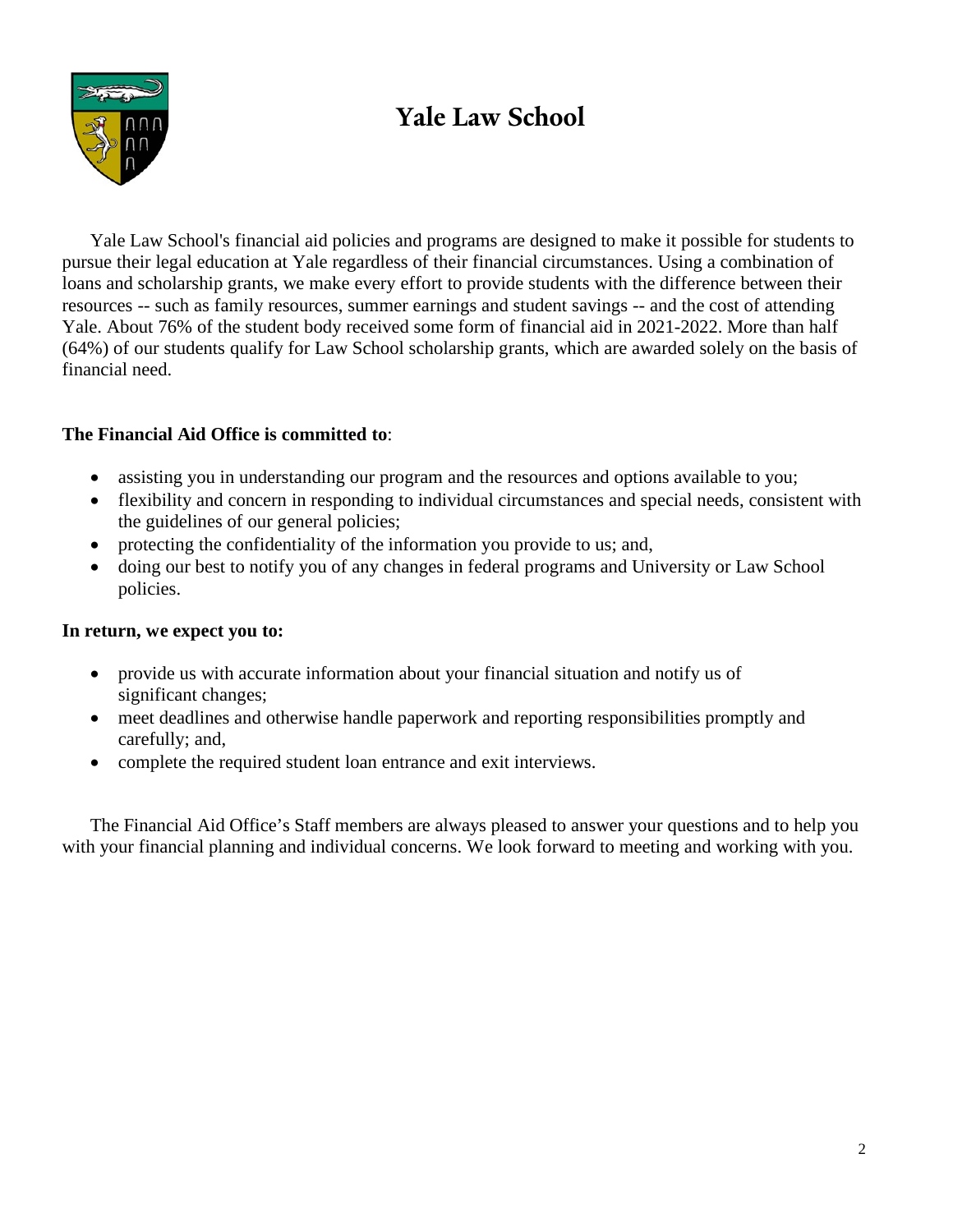## **Contents**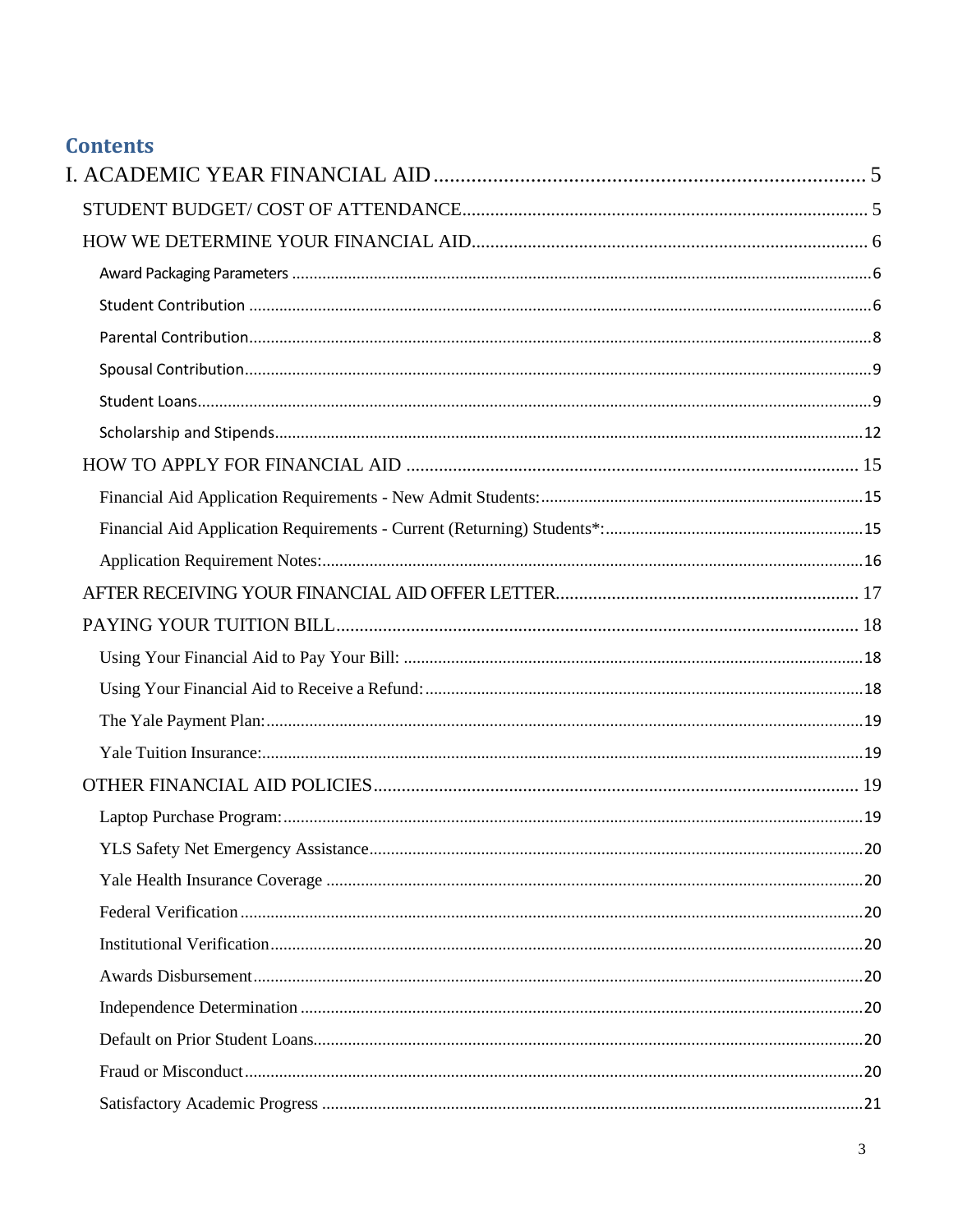| II. ADDITIONAL YALE LAW SCHOOL FINANCIAL AID PROGRAMS  22 |  |
|-----------------------------------------------------------|--|
|                                                           |  |
|                                                           |  |
|                                                           |  |
|                                                           |  |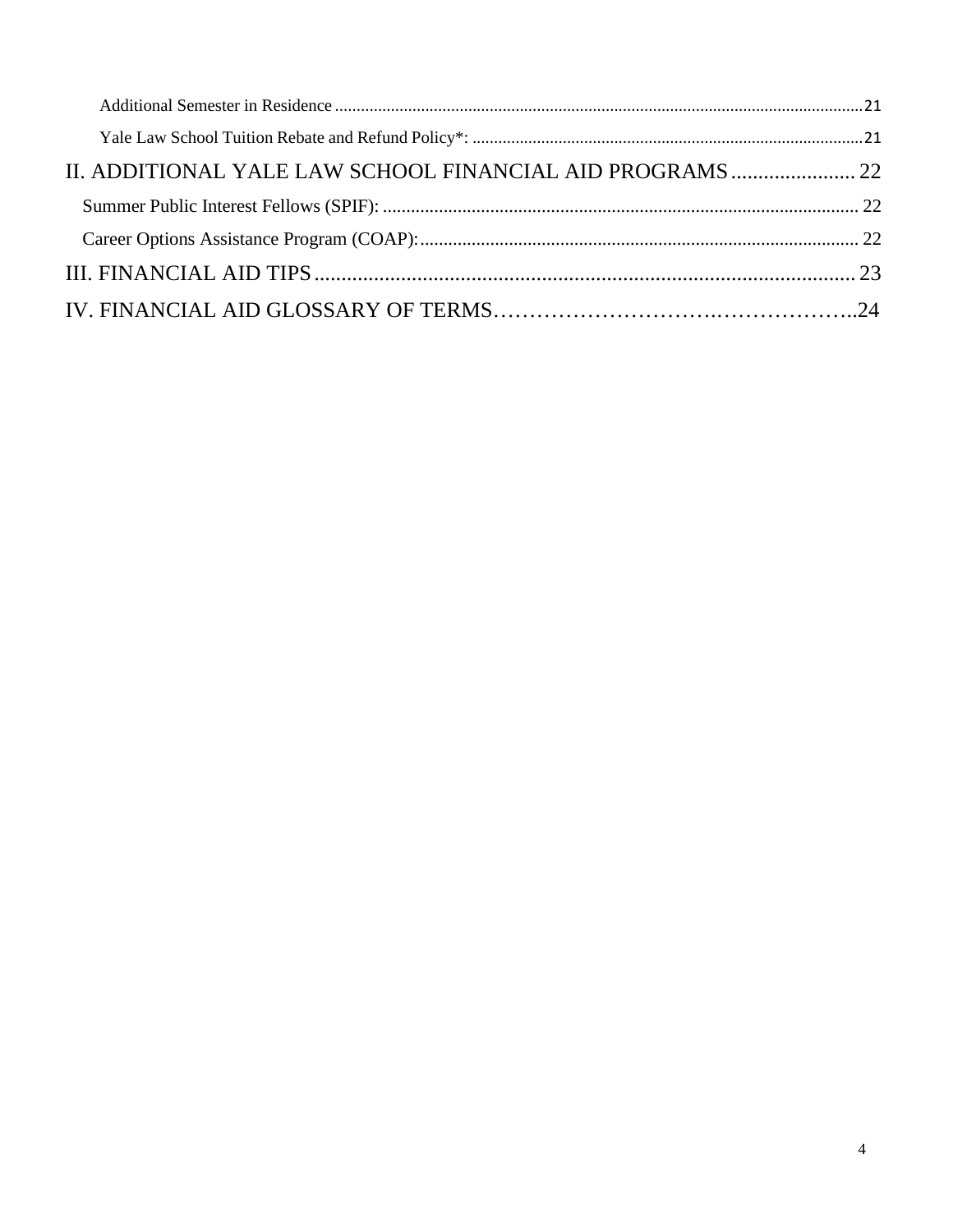# <span id="page-4-0"></span>**I. ACADEMIC YEAR FINANCIAL AID**

Academic year financial aid consists of need-based grants and loans. The primary goal of our financial aid program is to ensure that all admitted students can afford to attend Yale Law School regardless of their financial resources. Below is a discussion of the elements of our academic year financial aid.

Students who are not United States citizens or permanent residents are eligible for the same amount of need-based aid as all other students, in that international students are eligible for both grants and loans. Although federal loans are not available to non-U.S. citizens, the University has alternative loans available for international students without needing a U.S. citizen co-signer.

## <span id="page-4-1"></span>**[STUDENT BUDGET/ COST OF ATTENDANCE](http://www.law.yale.edu/admissions/finaid_budget.htm)**

Our financial aid awards for 2022-2023 are based on a budget of tuition and fees plus allowances for living expenses, books, etc. This budget reflects our estimate of the cost of a moderate style of living in New Haven for the nine-month academic year.

#### **Components of the 2022-2023 Basic Budget**

| <b>TOTAL</b>                               | \$96,681  |
|--------------------------------------------|-----------|
| University Hospitalization Coverage        | $$2,756*$ |
| <b>Books</b>                               | \$1,100   |
| Room, Board, & Personal Expenses           | \$21,400  |
| University Administrative & Activities Fee | \$2,325   |
| Tuition                                    | \$69,100  |

#### **University Administrative & Activities Fee:**

This fee includes University assessments for basic health coverage and use of University facilities and resources.

#### **Room, Board and Personal Expenses:**

This allocation represents a reasonable student expense for housing, utilities, food and other personal expenses. It is the same for all students. The room and board costs assumes living in a moderate on or off campus apartment with a roommate.

#### **Travel:**

This allocation accounts for one roundtrip travel cost from the student's permanent home address (as reported on the FAAST and/or FAFSA) to New Haven based on a universal assessment of average travel costs on a state-by-state or country-by-country basis.

#### **University Hospitalization Coverage and Health Services Coverage\*:** *\*Updated 5/26/2022*

All students are required to have hospitalization coverage. The cost of hospitalization insurance for single student coverage is automatically added to the basic budget for all students. If a student obtains outside insurance and waives this coverage, this expense will be removed from the student's bill. If health insurance is waived, Yale Scholarship will also be adjusted downward accordingly.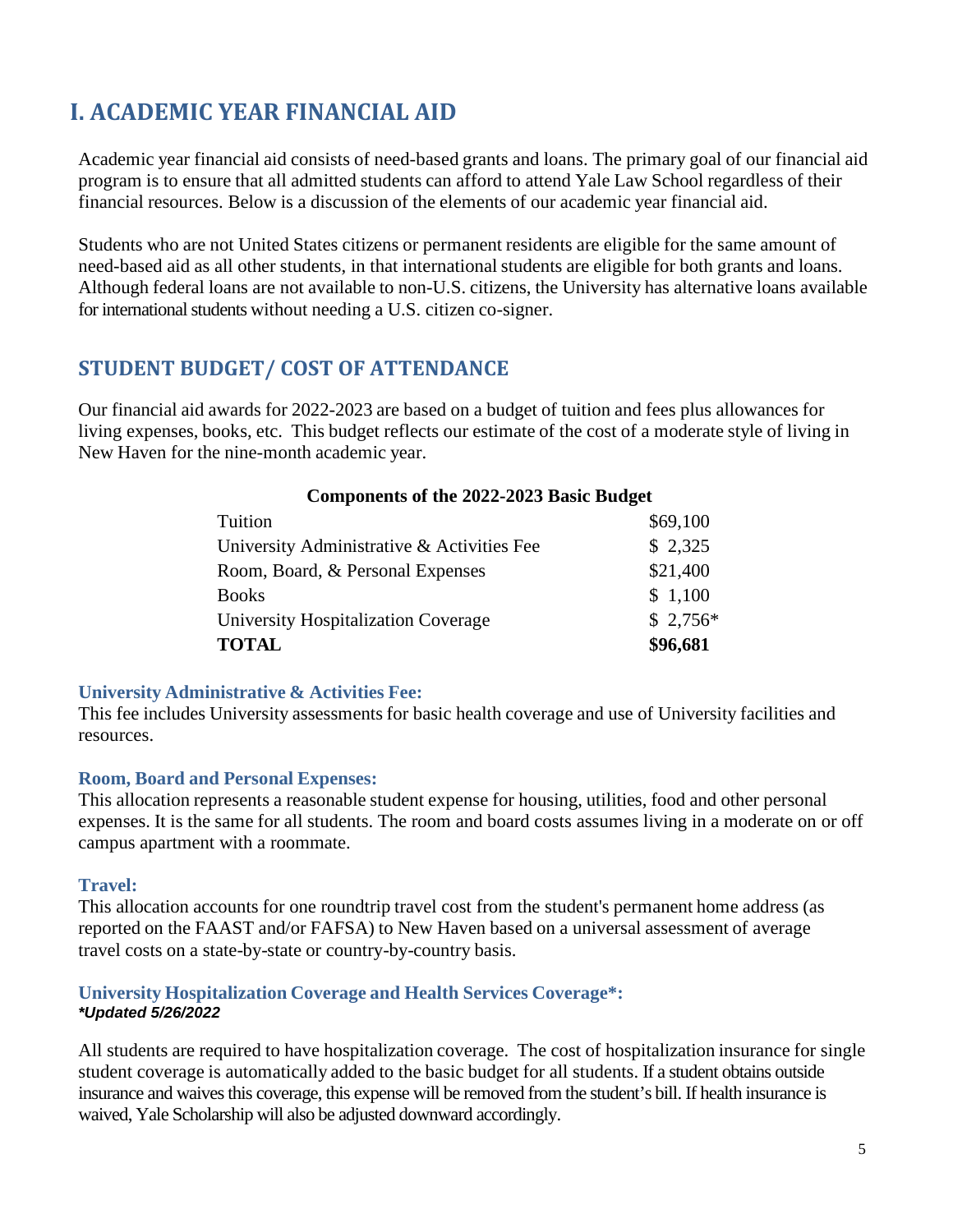If a student has dependents and will be enrolling in the two-person or family coverage plan, a Budget Revision form (with documentation of enrollment) must be completed and submitted to the Financial Aid Office for a budget adjustment (available at our website in the 'Forms' section for download). Additional financial aid for this expense is available in the form of a student loan. The mandatory fees include membership in the Yale Health Plan (YHP), a comprehensive pre-paid group practice plan and are set at \$2,756 for single students, \$9,224 for student plus child(ren), \$10,252 for student plus spouse, and \$17,200 for family coverage. Additional information on Yale Health Plan can be accessed a[t https://yalehealth.yale.edu/.](https://yalehealth.yale.edu/)

#### **Children:**

For students with dependent children, an allowance of \$8,000 for each child is added to the applicable budget.

#### **Extraordinary Expenses:**

Adjustments to the basic budget may be made in the event of extraordinary expenses and special needs (e.g., extraordinary medical expenses). Additional financial assistance resulting from such an adjustment will be available in the form of a loan. Students are encouraged to discuss their individual situations with the Financial Aid Office, which is committed to being as responsive and flexible as possible.

#### **Expenses Not Included:**

Moving expenses and credit card debt will not be considered as part of the student's budget in determining eligibility for financial aid.

# <span id="page-5-0"></span>**[HOW WE DETERMINE YOUR FINANCIAL AID](http://www.law.yale.edu/admissions/finaid_assessment.htm)**

## <span id="page-5-1"></span>**Award Packaging Parameters**

YLS determines financial need and awards aid to meet that need based on the following two-part calculation:

1. Cost of Attendance (i.e. Budget) *minus* contribution (student + parent + spouse) *=* student's amount of financial need

Need is then filled with a set amount of unit loan funds and then by a Yale Law School Institutional *Scholarship*

2. Student's amount of financial need *minus* unit loans (based on class year) *=* YLS Institutional scholarship award

# <span id="page-5-2"></span>**Student Contribution**

Students are expected to help meet the cost of their education through savings and employment.

#### **Student Assets**: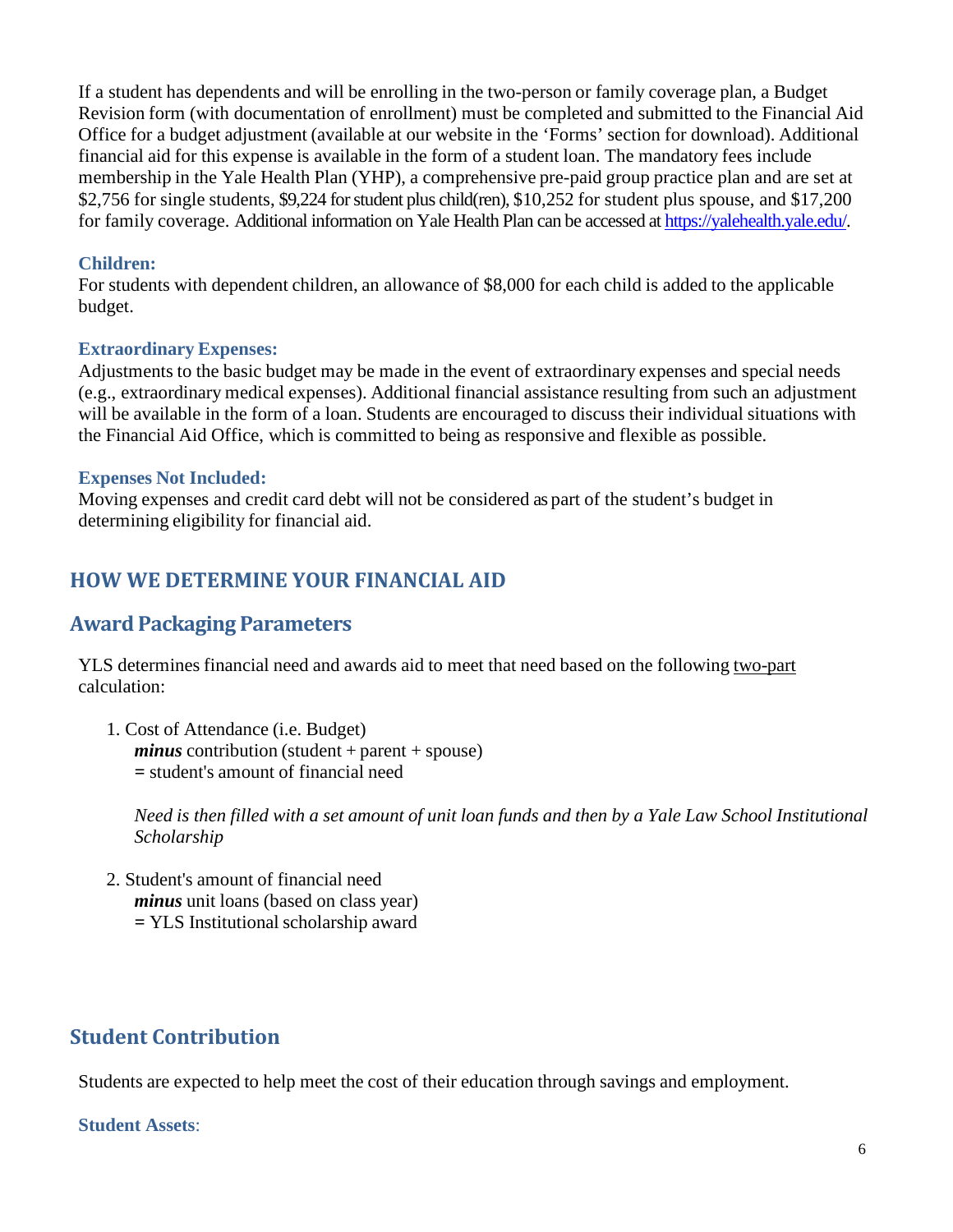Students are expected to exhaust their savings and other financial assets (determined at the beginning of Law School) by contributing one-half in their first year and the remaining half in their second year. Students must conserve the assets anticipated for use in the second year; the Law School's second year financial aid calculation will assume that these assets are available. This schedule of expenditure (as opposed to one requiring all assets to be consumed before any grant aid is offered) is designed to lessen the financial impact of withdrawal from the Law School after the first year. It is also designed to back-load loans, and thus reduces the interest that accrues. Additional assets acquired during Law School are considered to be fully available to meet Law School expenses.

#### **Summer Employment***:*

As a need based aid institution, YLS students are expected to contribute towards the cost of their education through summer employment. The determination of the expected summer contribution for continuing students is based on the following steps:

- 1. The calculation of gross earnings is based on the weekly rate of pay for students' full-time job(s) applied to the number of weeks worked.
	- a. For students who split employment between more than one full-time employer, gross earnings will be derived by calculating a weighted average weekly income for all full-time weeks worked. This average income will be applied to the actual number of weeks worked.
	- b. For students who split employment between a full-time compensated position and a full-time unpaid internship, gross earnings will be derived by reducing gross income by the standard weekly living allowance for weeks working at the unpaid position.
- 2. Next, we calculate a tax deduction for federal, state, and FICA taxes. For the state tax rate, we use either the tax rate of the state in which the student worked or Connecticut's income tax rate (5% in 2021), whichever is greater. This tax deduction is subtracted from gross earnings.
	- a. For students who work in multiple states, we will base the state portion of the tax calculation on the state with the higher tax rate.
- 3. Next, we deduct \$8,000 for summer living expenses.
- 4. Next, we deduct a savings component (after taking into account the deductions above), which will be retained by students and thereby decrease the student contribution:
	- a. For weeks 1-10 we will deduct 15%; and
	- b. For weeks 11 and greater we will deduct 75%.
- 5. The remaining income will be the student's summer income contribution. In most cases, the summer income contribution is not paid to the law school, rather it is retained by the student to pay for part of the cost of living during the academic year.

Summer contributions of \$2,500 are imputed to students in all classes who choose not to work during the summer. We expect that students entering the Law School will contribute a minimum of \$2,500.

Continuing students interested in summer public interest and government employment should consider the Law School's programs of direct support for such work through Summer Public Interest Fellowships [\(SPIF\)](http://www.law.yale.edu/admissions/finaid_summerfellowship.htm). Students who participate in SPIF generally do not have a summer contribution as their SPIF grant is less than or equal to the \$8,000 exclusion.

#### **Term-Time Employment***:*

Term-time gross income in excess of \$5,000 will be considered as an asset to meet financial need. Seventy percent of gross income minus \$3,500 (shelter) is considered the net income and will be applied first to replace any unmet family (student, parent and/or spouse) expectation, or to meet expenses in excess of the basic budget. If no such shortfall exists or if the net income exceeds the shortfall, the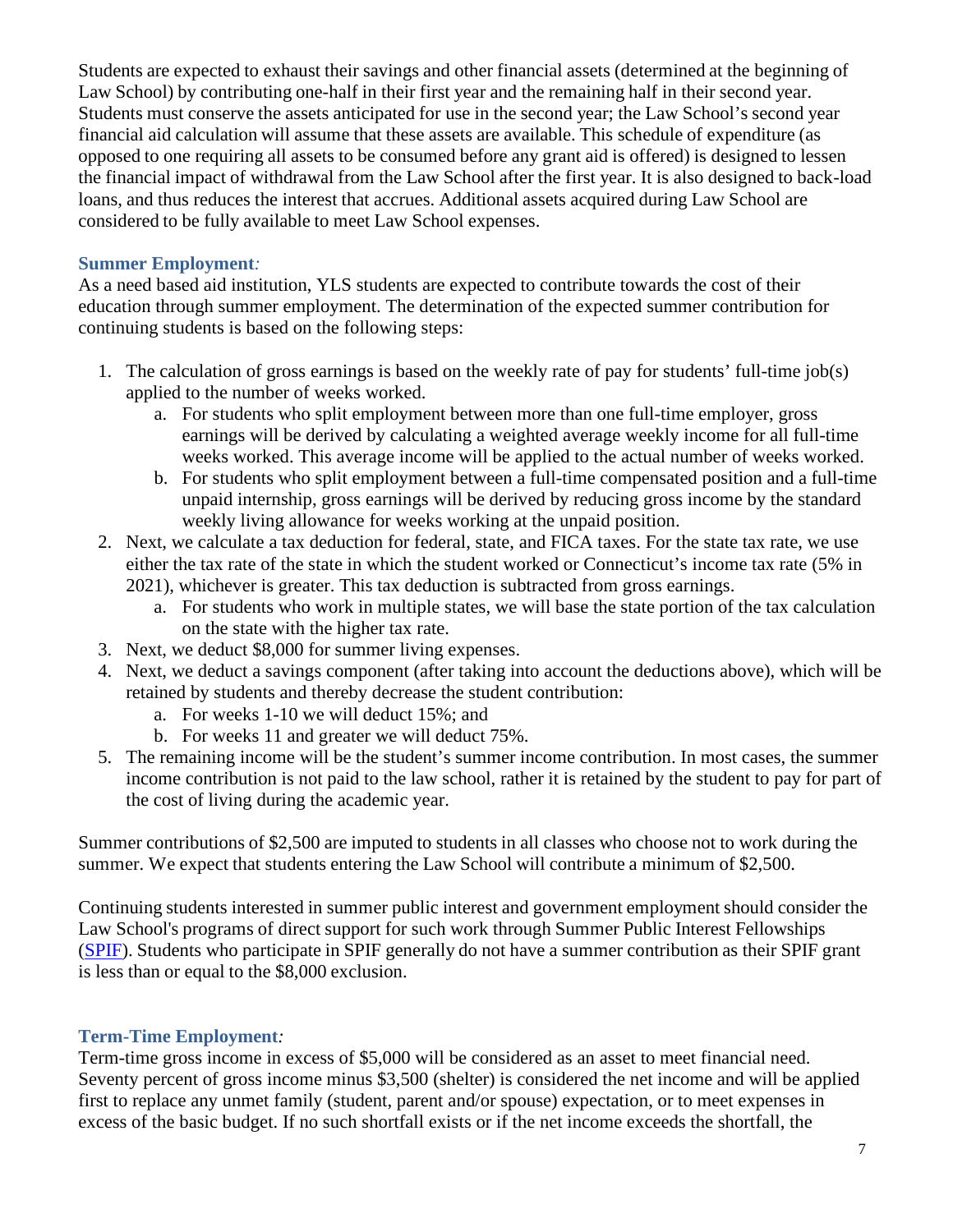income (or that portion in excess of the shortfall) will be used to reduce the student's unit loan dollarfor-dollar. **If term-time GROSS income is \$5,000 or less, the student will not have to report the income to the Financial Aid Office.**

- For current 1Ls and 2Ls adjustments for any Term-Time employment during the 2021-2022 academic year will be factored into your next academic year (2022-2023) aid award. A series of questions are included on FAAST specific to capture prior academic year Term-Time employment. From the FAAST data, students whose income exceeds the parameters outlined in the policy will see a calculation for Term-Time income on their 2022-2023 aid award letter in their student contribution (along with existing assets and summer earnings contributions). *Students should plan accordingly knowing that any income earned in 2021-2022 may affect their 2022-2023 aid award.*
- For 3Ls students will receive an email at the beginning of the Spring 2022 term requesting that they report Term-Time employment for academic year 2021-2022. Based on this data, students will be informed if a Term-Time adjustment of their aid is required. If so, 3L students will have the choice of 1) having unit loan funds adjusted directly off their student account, or 2) having the adjustment made in the amount of COAP eligible loans they have incurred while enrolled. By offering two options, students who cannot afford to lose direct funds in their spring term have the option of the COAP adjustment.

## <span id="page-7-0"></span>**Parental Contribution**

For those students applying for **institutional scholarship support**, the Law School will take into account all resources available to meet the cost of their education, including, to some extent, family resources. (Please note: for students applying only for loans, parental resources are not considered). The Law School considers family resources on a sliding scale, based on the age of the student:

- If the student is **26 or younger** on December 31 of the academic year for which the student is applying for financial aid, a parental contribution (as described below) will be expected. Parents' information must be submitted via the FAAST application [\(https://faast.law.yale.edu\)](https://faast.law.yale.edu/) to the Law School.
- If the student is **27 or 28** on December 31 of the academic year for which the student is applying for financial aid, the expected parental contribution will be decreased by 50%. Parents' information must be submitted via the FAAST application [\(https://faast.law.yale.edu\)](https://faast.law.yale.edu/) to the Law School.
- If the student is **29 or older** on December 31 of the academic year for which the student is applying for financial aid, no parental contribution will be expected. Parents' information does not need to be submitted via FAAST to the Law School.

#### **Expected Parental Contribution Calculation:**

The expected parental contribution is calculated based on the information from the FAAST application. The FAAST methodology for measuring parents' relative financial position is based on the concept of "available income." Available income is defined as that income available to the family to meet its economic needs after deductions from the parents' total taxable and nontaxable income for the following: U.S. income and social security (FICA) taxes; state and other taxes; medical and dental expenses; employment allowance (if appropriate); elementary and secondary tuition expenses; and minimum living expenses. The remaining income is considered available for the family's discretionary use and a percentage of this available income is calculated as a reasonable contribution toward educational expenses. This calculation of available income also takes into account a number of factors like parental income, age, retirement needs, assets, family size, and whether both parents are working. As the amount of available income rises, the percentage considered available for education expenses also increases. This amount is then divided among family members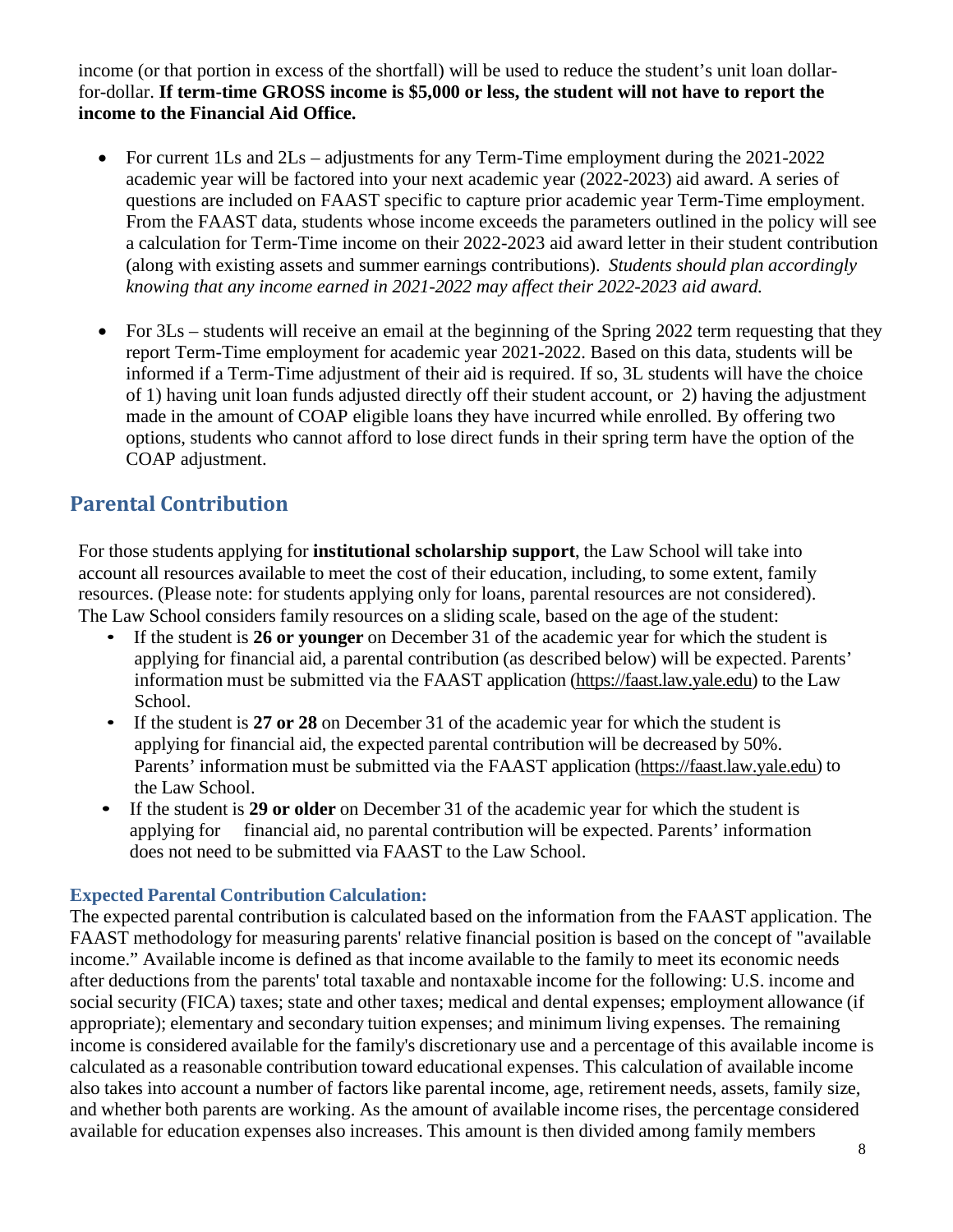enrolled in full-time higher education programs to determine the expected parental contribution. Students who actually receive only part or none of the expected parental contributions may increase the amount that is being borrowed (generally through the Grad PLUS loan) to make up the shortfall. These loans to support the parent contribution will generally be covered by COAP. We encourage the student and parent to complete the FAAST application each year if COAP is a possibility for the future, as completing the application will allow the financial aid office to calculate the parent contribution (which is COAP eligible).

**Please Note**: Parents who are divorced or separated must submit separate FAAST applications.

## <span id="page-8-0"></span>**Spousal Contribution**

Spousal contributions are calculated based on the following parameters:

- Spouse is full time enrolled student (including a fellow YLS student) no contribution assessed
- Spouse is documented unemployed no contribution assessed
- Spouse is a stay-at-home parent due to childcare responsibilities no contribution assessed (a \$6,000 living allowance for the spouse is also added to the Cost of Attendance in this circumstance)
- Spouse is maintaining separate household no contribution assessed
- Spouse is gainfully employed a contribution based on the gross income according to the schedule below:

| <b>Gross Income</b>  | <b>Spouse Contribution</b>                |
|----------------------|-------------------------------------------|
| under \$50,000       | None                                      |
| \$50,000 to \$65,000 | 15% of income                             |
| \$65,000 to \$80,000 | \$9,750 plus 30% of income over \$65,000  |
| Over \$80,000        | \$14,250 plus 60% of income over \$80,000 |

It is the student's responsibility to notify the Financial Aid Office of any changes to the spouse's employment status during the academic year at which time an aid award adjustment may be made. The Financial Aid Office will also request documentation to verify the spouse's status as unemployed, fulltime student or primary childcare provider.

Students may opt to borrow additional loan funds to compensate for the calculated spouse contribution up to their Cost of Attendance. However, any additional borrowing for this purpose will not be eligible for the COAP program.

# <span id="page-8-1"></span>**Student Loans**

The Law School expects all students to finance a portion of their education with loans. We strive to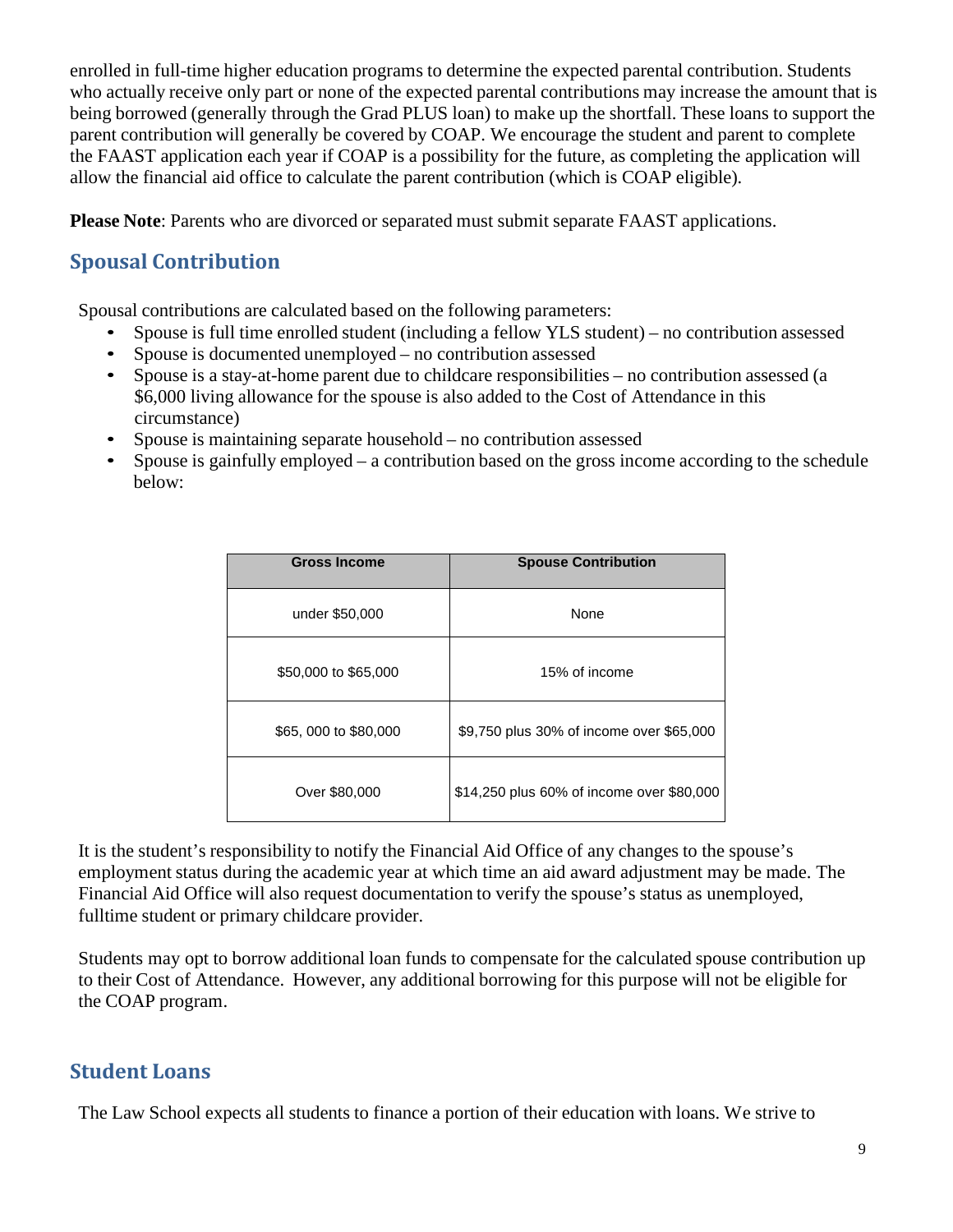minimize and equalize our students' debt load. We allocate our grant resources to students with the greatest financial need and use a formula which increases the proportion of grant as total need increases. In 2022-2023 students will be expected, depending on the class year, to meet the first portion of their demonstrated need with Unit Loan. For the 2022-2023 academic year, the Unit Loan awarded to meet demonstrated need will be \$52,900 (1L); \$53,925 (2L); \$54,950 (3L). Students whose total need is less than this amount will normally receive only loan assistance. Students whose need exceeds this amount will receive grants. If student accepts a Yale Law Scholarship, student must also accept the Federal Direct Unsubsidized Loan of \$20,500 (or a loan in an equivalent amount for those that cannot, or choose not, to take the Federal Direct Unsubsidized Loan). Further, need which exceeds the basic budget is usually met in the form of additional loans.

While law school debt may seem daunting, all YLS graduates are eligible to apply for the Law School's post- graduate loan forgiveness program [\(COAP\)](https://www.law.yale.edu/admissions/cost-financial-aid/post-graduate-loan-repayment).

As the borrower, you have the ability to:

- 1. Choose which type of student loan you wish to borrow to fill your calculated unit loan contribution. Several types of loans are available and the most common type (which will be auto packaged on your aid award) are the Federal Direct Unsubsidized and Grad PLUS loans (see loan details below). Since Yale University participates exclusively in the William D. Ford Federal Direct Loan program there is only one lender, the Department of Education for these federal loans. There are also numerous private loans available and you are free to select the lender of your choice (indicating as such on your Notification and Confirmation form). We encourage students to carefully weigh the benefits of each loan program including interest rates, repayment plan flexibility, forgiveness terms, fees, etc. when making your loan selection, as these factors vary significantly between loan products.
- 2. Decide how much or how little of the loan offer you wish to accept. You are not obligated to borrow the full loan amounts that are included in your aid award letter. Based on your personal needs, you can decline any portion or the entire loan offer. If you do decline, you retain the right to re-accept the loan offer at any point during the academic year. As such, we encourage you to think carefully about your own budget and the loan amounts you will actually need. If accepting Yale Law Scholarship/Stipend, a loan in the amount of \$20,500 must also be accepted.

#### **Federal Direct Loans***:*

Note: Based on the Bipartisan Student Loan Certainty Act of 2013 federal student loans now have market term interest rates set specifically for each academic year. Once these rates are established they carry as a fixed rate for the life of that loan. These rates are based on the 10-year Treasury bill rate (as of June 1 annually) plus the following add-ons: Direct Unsubsidized Loan +3.6% and Direct Grad Plus Loan +4.6.

The Financial Aid Office will notify both newly admitted and current students of these interest rates annually in early June.

Federal Direct student loans include the Direct Unsubsidized loan and the Direct Grad PLUS loan:

- **Federal Direct Unsubsidized**
	- o Maximum: \$20,500 per academic year and aggregate maximum of \$138,500 per student for all Direct (and/or previously awarded Stafford loans) for entire (undergraduate and graduate) enrollment.
	- o Application: apply for eligibility by completing [FAFSA.](https://studentaid.gov/)
	- o Eligibility: no financial need test however, Direct Unsubsidized loans may not exceed the difference between the Cost of Attendance and all other financial aid for the period of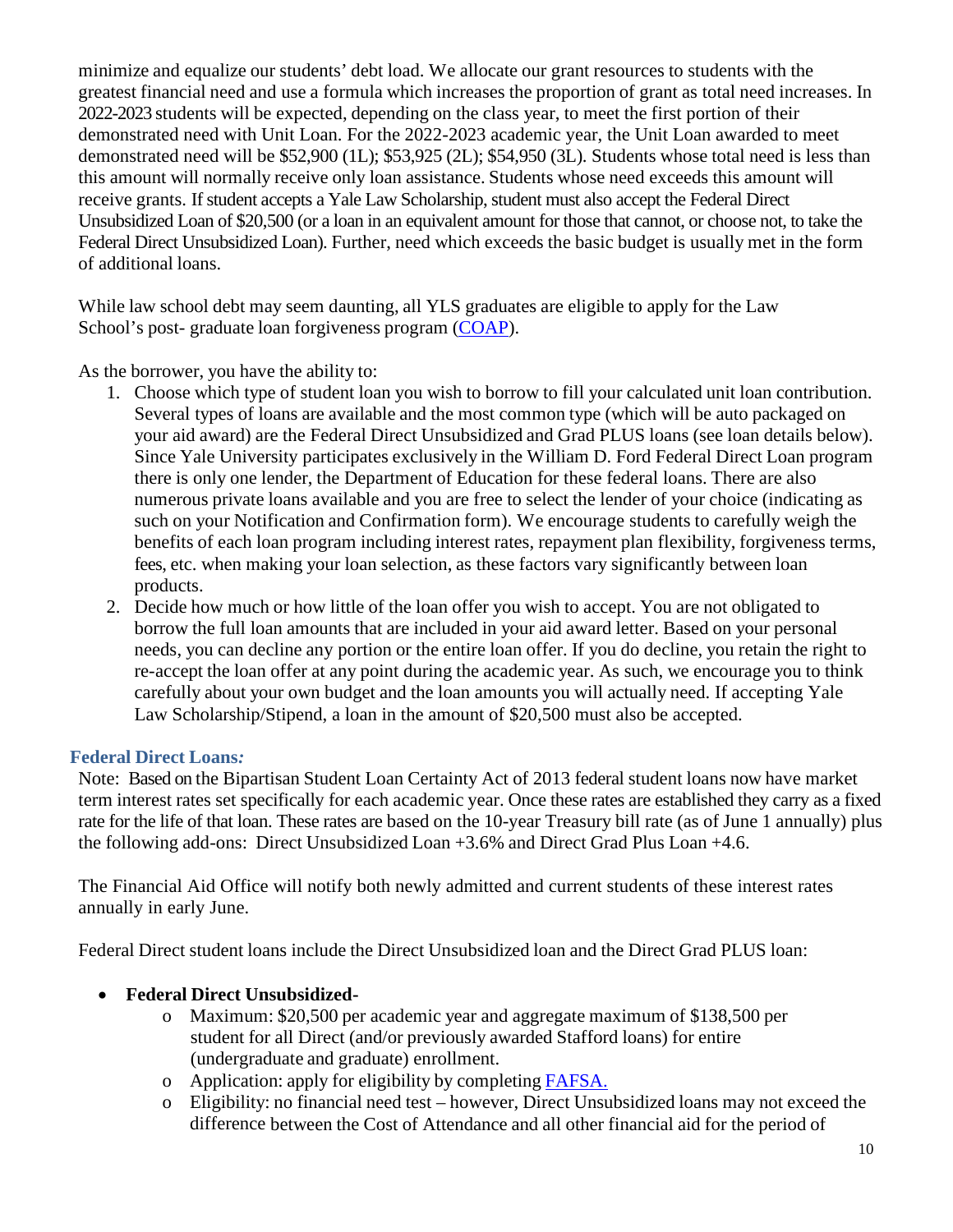enrollment.

- o Interest rate is established for loan specific to academic year and then carries as a fixed interest rate for the life of the loan. Borrower is responsible for the interest which accrues while enrolled in school, either by making regular monthly or quarterly payments, or by capitalizing interest. The current interest rate is 5.28%.
- o Fees: An origination fee will be deducted from each disbursement received and shown on the disclosure statement which will be sent to you. Presently, this fee is set at 1.057% but may vary (based on the Budget Control Act of 2011)
- o Grace Period: Six month grace period.

#### • **Federal Direct Grad PLUS**

- o Maximum: Credit worthy students may borrow up to the total Cost of Attendance (budget) minus any other financial aid per academic year.
- o Application: apply for eligibility by completing [https://studentaid.gov/F](https://studentaid.gov/)AFSA.
- o Eligibility: no financial need test however Grad PLUS loans may not exceed the difference between the Cost of Attendance and all other financial aid for the period of enrollment.
- o Interest rate is established for loan specific to academic year and then carries as a fixed interest rate for the life of the loan. Borrower is responsible for the interest which accrues while enrolled in school, either by making regular monthly or quarterly payments, or by capitalizing interest. The current interest rate is 6.28%.
- o Fees: An origination fee will be deducted from each disbursement received and shown on the disclosure statement which will be sent to you. Presently this fee is set at 4.228% but may vary (based on the Budget Control Act of 2011)
- o Grace Period: The Grad PLUS loan does not carry a grace period. However, students may request a "deferment" for up to six months post-graduation to delay payment.

#### • **For Both Federal Unsubsidized Loan and Grad PLUS Loan**

o Deferments/Forbearance: After graduation, loan repayment can be deferred for a variety of reasons, including further study, unemployment and economic hardship. First-time borrowers will be subject to all terms and deferments which are in effect at the time the loans are disbursed. For borrowers who have any outstanding balance on a prior loan(s), the deferments which are stipulated in their original promissory note(s) will pertain to any new disbursements as well.

#### • **Documentation to Establish Loan**

o Students must complete the required online Entrance Interview and Master Promissory Note(s) before Federal Direct loans can be disbursed. Instructions on these requirements will be sent from Student Financial Services via the Student Information System (SIS) in mid-late summer preceding enrollment.

#### **Yale Loans:**

#### • **Yale Domestic Student Loans**

o Students whose loan needs exceed federal limits, who are not eligible for federal or supplemental loans or whose private loan need is less than \$1,000, may apply for the Yale Student Loan (YSL) as a "loan of last resort". The interest rate is fixed by the University at 7.5% with a six-month grace period. YSL loans do not have origination or guaranty fees.

#### • **Yale Graduate and Professional International Loan (YGPI)**

o The YGPI loan is available without a co-signer for international students attending Yale Law School. The YGPI has a fixed interest rate of 7.75%, a 5% origination fee, a 10-year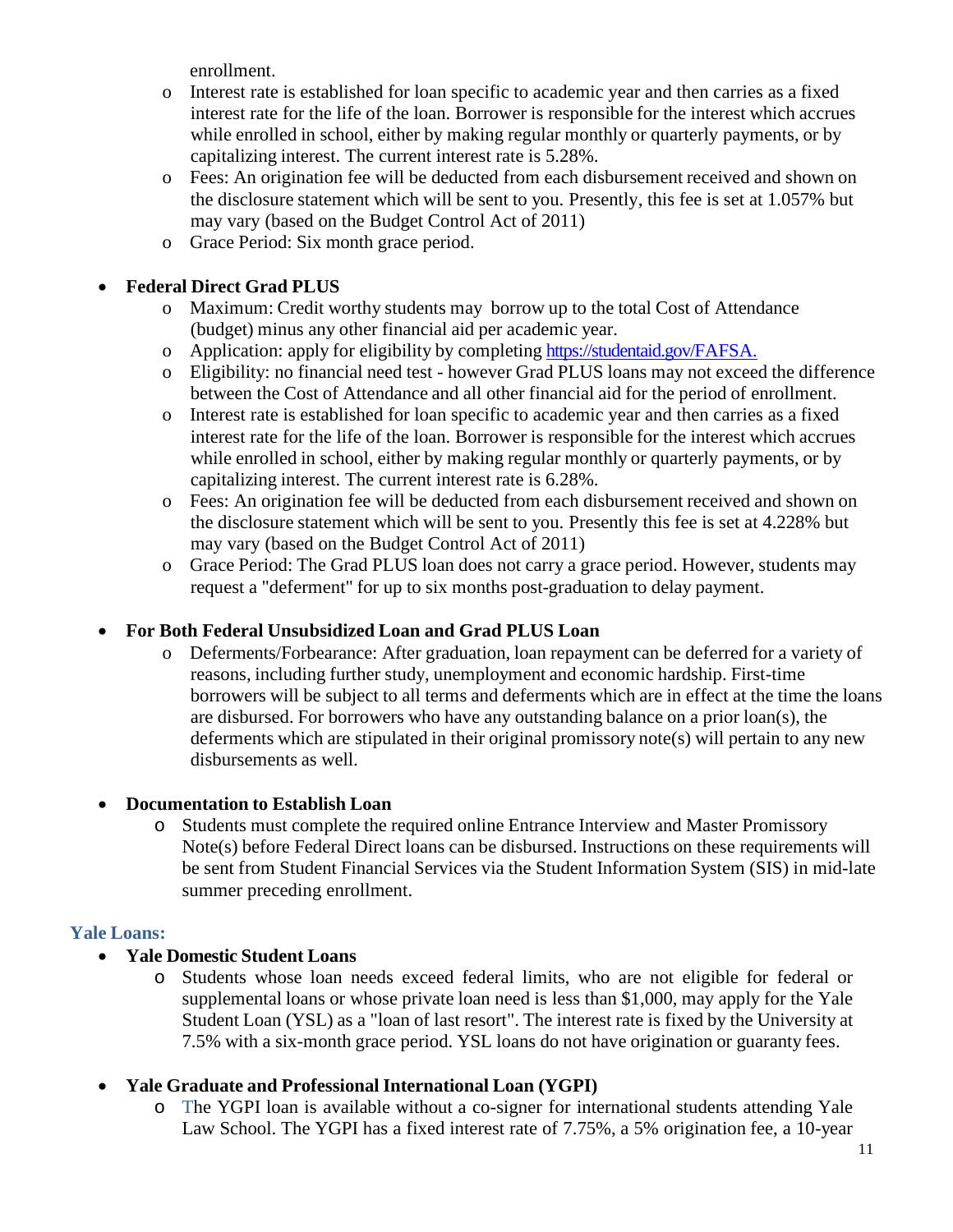repayment schedule and a six-month grace period after graduation or enrollment of less than half-time. The loan program also offers incentives such as no payments during graduate study, no prepayment penalties and the ability to pay ahead while in repayment.

#### **Private Loans:**

You have the ability to consider a private loan to meet your unit loan obligation or if you need additional funding for educational expenses after you have exhausted potential scholarship and federal loans. Private student loans are offered by private lenders, such as banks and credit unions. Unlike federal loans, which are guaranteed by the federal government, private student loan terms vary from lender to lender. It is important to ask questions when deciding to borrow a private loan so that you can compare the terms and choose the best one that fits your needs. Terms you may wish to assess include: interest rates (fixed vs. variable), lender fees, grace periods, deferment and forbearance options, as well as ease of access and customer service. *Please note: private loans are not eligible for federal loan forgiveness programs, although they are eligible for Yale Law School's COAP loan forgiveness program.*

As with any student loan (federal or private), you are not required to take the full amount; please consider how much you really need. You will then need to select a lender and apply for the loan. Instructions for how to do this can be found on the lenders' websites. Once the loan has been approved by your lender, you will then need to complete the Notification and Confirmation Form which is available on the [Forms](https://www.law.yale.edu/admissions/cost-financial-aid/financial-aid-forms-resources) section of the website. The Financial Aid Office will then need to "certify" your private loan (i.e. attesting both to your enrollment and to the fact that the loan will not exceed your need-based Cost of Attendance awarded aid).

For additional information on private loan options, we encourage you to review Yale's [alternative](https://www.elmselect.com/oll/SchoolLenderList/?schoolId=8550) loan list.

#### **Short Term Advances and Emergency Loans:**

On a case-by-case basis, short-term advances up to \$3,000 per year may be available to help students meet basic needs temporarily. Short-term advances are intended to meet needs not covered by financial aid. Shortterm advances are only granted to students to meet financial challenges as they enter/transition to YLS. Currently enrolled students are expected to budget their financial aid across the academic year to meet their need and avoid shortfall of monies. Students facing financial difficulties at any time should come to talk to one of the counselors in the Financial Aid Office. The Financial Aid Office can offer support through numerous financial management resources as well as counseling on budget planning. Students are encourage to speak with a member of the Financial Aid Office for details.

# <span id="page-11-0"></span>**Scholarship and Stipends**

#### **Yale Law School Scholarship and Stipends:**

YLS Scholarship and stipends are provided from the Law School's resources and endowed scholarship funds. Grants are awarded solely on the basis of financial need based on the following calculation:

Cost of Attendance (-) minus Contribution(s) (Student + Parent + Spouse)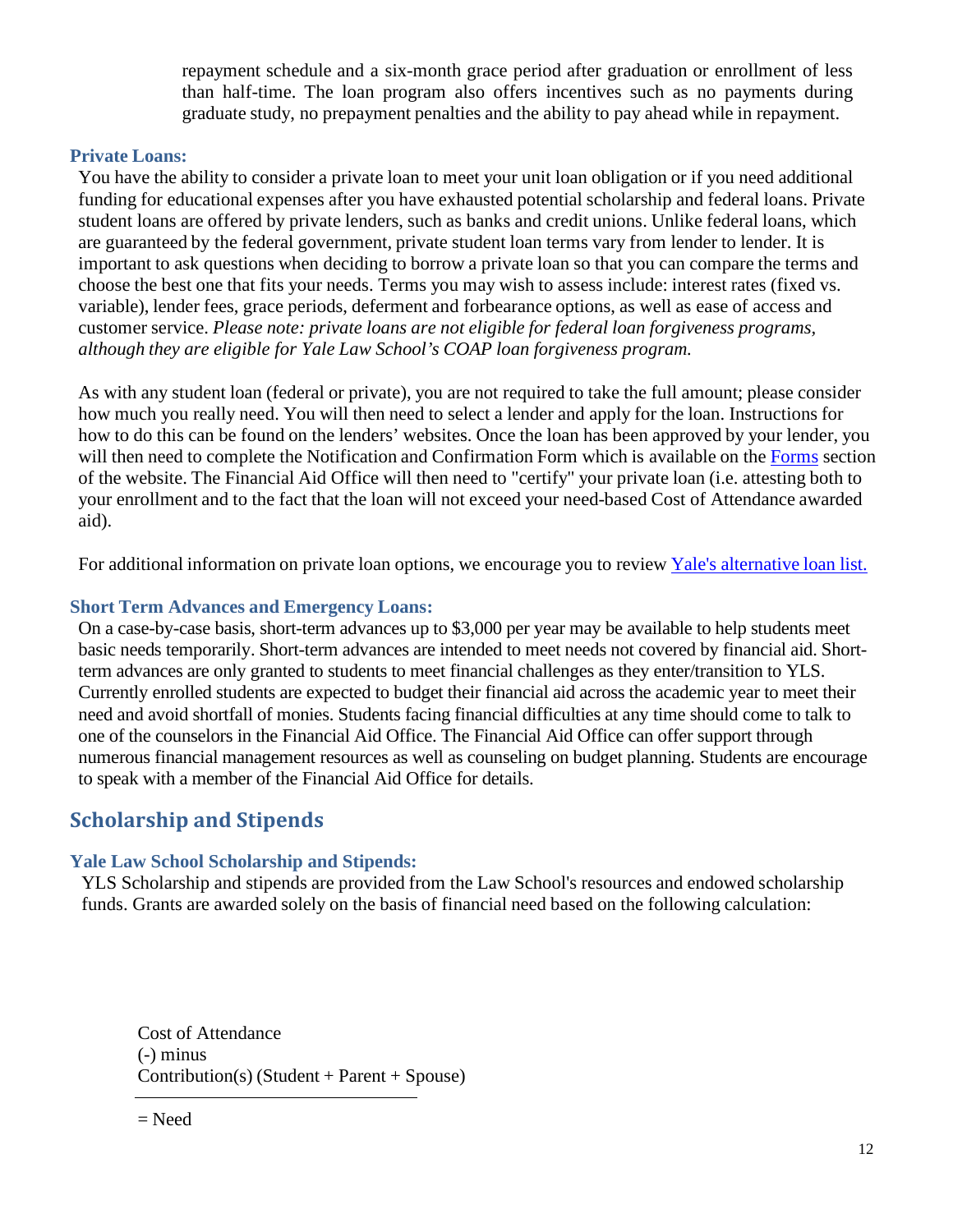Need (-) minus Unit Loans (1L, 2L, or 3L levels)

= YLS Scholarship and Stipend Amount

The Law School does not provide merit-based scholarships. The maximum possible grant is the amount of tuition, unless approved for a greater amount by the Financial Aid Office. The same need based calculation applies to U.S. Citizens, permanent residents and international students who are reviewed for institutional scholarships eligibility.

Special or endowed scholarships, such as those listed in the Law School Bulletin, are awarded only to students with demonstrated financial need and do not increase the recipients' awards. Questions to assess a student's eligibility for specific endowed scholarships criteria are included on the FAAST form and as such, no separate application is necessary. Students will have the opportunity to upload a resume and biographical statement to FAAST for stewardship purposes. Scholarships are distributed by crediting 50% each term to the student's term bill account.

#### **The Hurst Horizon Scholarship:**

The Hurst Horizon Scholarship is for J.D. students with very significant financial need and covers the full amount of tuition, administrative and activities fees, and University hospitalization coverage for the academic year. The Scholarship will be disbursed in equal amounts at the beginning of each semester and applied to the student's bursar account.

| Example AY2022-2023 Breakdown |  |                                            |  |              |
|-------------------------------|--|--------------------------------------------|--|--------------|
| Attendance                    |  | Cost of - Horizon Scholarship = Unit Loan* |  |              |
| $$96,681 -$                   |  | \$74,181                                   |  | $=$ \$22,500 |

*\*The Unit Loan covers room and board, personal expenses, books, and travel costs.*

Detailed below are the eligibility criteria and policy parameters for the Horizon Scholarship:

- 1. The Hurst Horizon Scholarship is awarded on an annual basis for the upcoming academic year. Only J.D. students who are enrolled and in good standing are eligible for the Scholarship.
- 2. The Financial Aid Office will assess eligibility using the financial data provided on FAAST for the student, the student's parent(s), and the student's spouse (as applicable). In addition, all students awarded the Horizon Scholarship must submit tax returns, and other financial information as required, to verify the reported data. The Scholarship may be revoked or adjusted if there is a difference between the information reported on FAAST and the tax return that affects eligibility.
- 3. In order to be eligible for the Hurst Horizon Scholarship, the student's family must have income below the [federal poverty guidelines](https://aspe.hhs.gov/topics/poverty-economic-mobility/poverty-guidelines), and their family's assets must be below \$150K. The Financial Aid Office will evaluate financial information about the student's custodial and noncustodial household(s) (as applicable). If one or both of a student's parents has been waived from the Financial Aid process due to extraordinary circumstances, their income and assets will be ignored.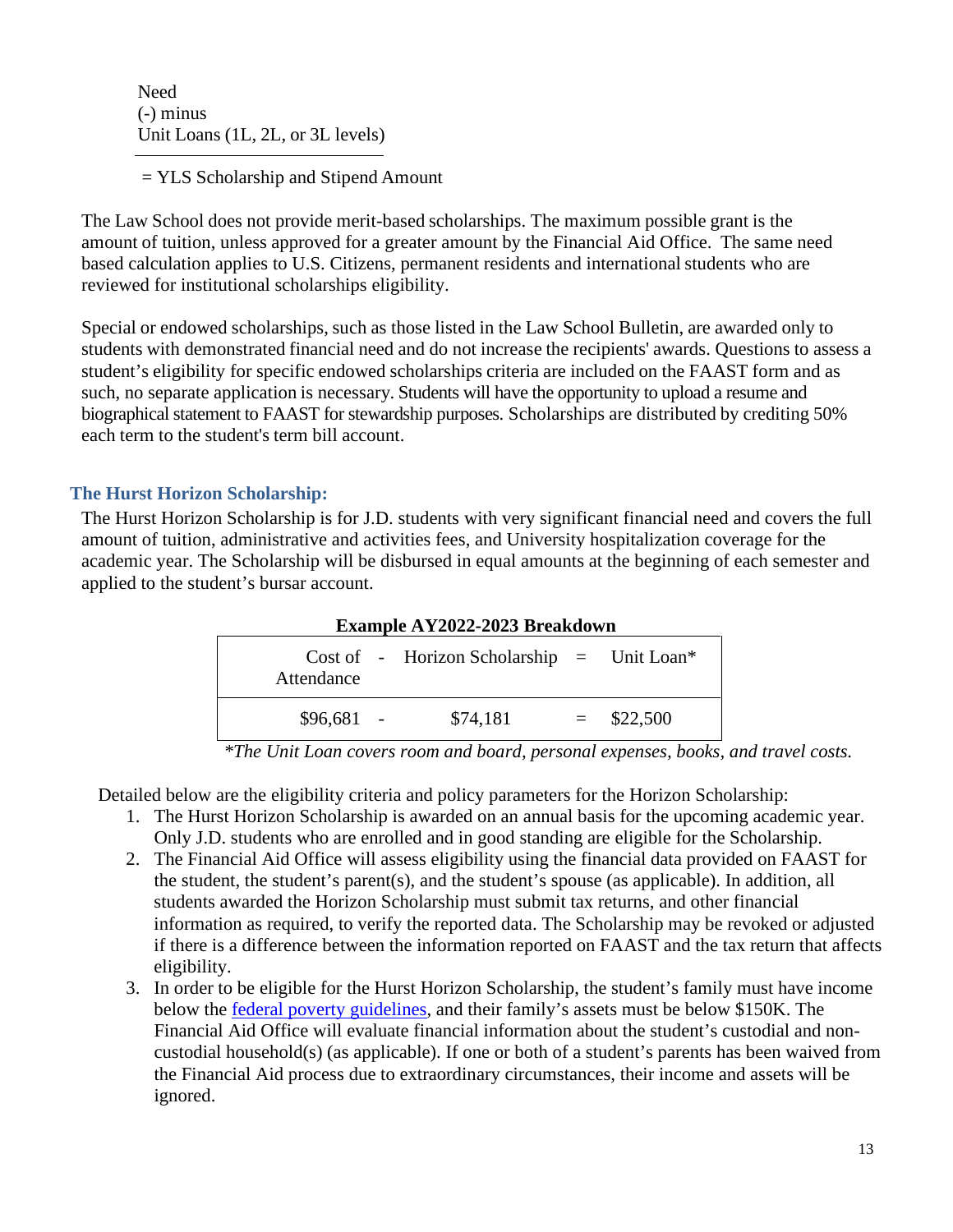- 4. Students who are 29 or older must submit parental financial information to be considered for the Scholarship. Parents of these students will not need to submit a FAAST application; instead, they can submit their most recent tax return(s).
- 5. Student assets and income will be reviewed as part of the eligibility assessment process. The Hurst Horizon Scholarship may be reduced or not awarded if there are very significant assets or income. Under most circumstances, students will remain eligible for the Scholarship if they work during the academic year or summer. The Financial Aid Office will calculate summer income contributions, however, these contributions earned will not affect Scholarship eligibility.
- 6. Spouse assets and income will be reviewed as part of the eligibility assessment process. The Hurst Horizon Scholarship may be reduced or not awarded if there is very significant spousal income or very significant spousal or joint assets.
- 7. The Financial Aid Office will review all relevant financial information provided by students, parents, and spouses (as applicable) and has discretion to award, not award, or reduce the Hurst Horizon Scholarship based on professional judgment and individual, financial circumstances. Any special circumstances should be discussed with the Financial Aid Office.
- 8. Students' eligibility for the Hurst Horizon Scholarship will be reassessed each year as part of their application for financial aid, however, there is a presumption that the Scholarship will be awarded in each subsequent academic year provided there are no significant changes in circumstances. Tax returns will be required each year from students, spouses, and parents (as applicable) to confirm eligibility.
- 9. All need-based financial aid policies continue to apply to recipients of the Hurst Horizon Scholarship.

#### **The Yellow Ribbon Program:**

Yale Law School is a full participant in the Yellow Ribbon program, a supplemental scholarship designed to assist eligible veterans pay for college, graduate school, or professional school. Veterans who are 100% eligible for Post 9/11 GI Bill (Chapter 33), 100% of tuition and fees (including mandatory health fees) will be covered by a combination of Chapter 33 benefits, the federal Yellow Ribbon contribution, and a Yellow Ribbon matching contribution from Yale Law School. Eligibility can vary so individual veterans should consult with the Veterans Affairs to determine eligibility.

#### **Scholarships and Grants from Outside Sources**:

Scholarships or grants from outside sources will reduce a student's unit loan dollar-for-dollar. The only exception is if the outside scholarship exceeds the entirety of the unit loan. An example of each scenario is below:

- A 1L student has demonstrated financial need of \$75,300 and that need is initially met with the unit loan for \$52,900 and a Yale Law Scholarship for \$22,400. The student then receives an outside scholarship from ABC Foundation for \$25,000.
	- The outside scholarship from ABC Foundation will reduce the student's unit loan by \$25,000, and the new unit loan amount is \$27,900 and the Yale Law Scholarship remains at \$22,400.
	- As a result of the outside scholarship, the student's demonstrated financial need is then met with a \$25,000 ABC Scholarship, \$27,900 unit loan, and \$22,400 Yale Law Scholarship.
- A 1L student has demonstrated financial need of \$75,300 and that need is initially met with the unit loan for \$52,900 and a Yale Law Scholarship for \$22,400. The student then receives an outside scholarship from ABC Foundation for \$55,000.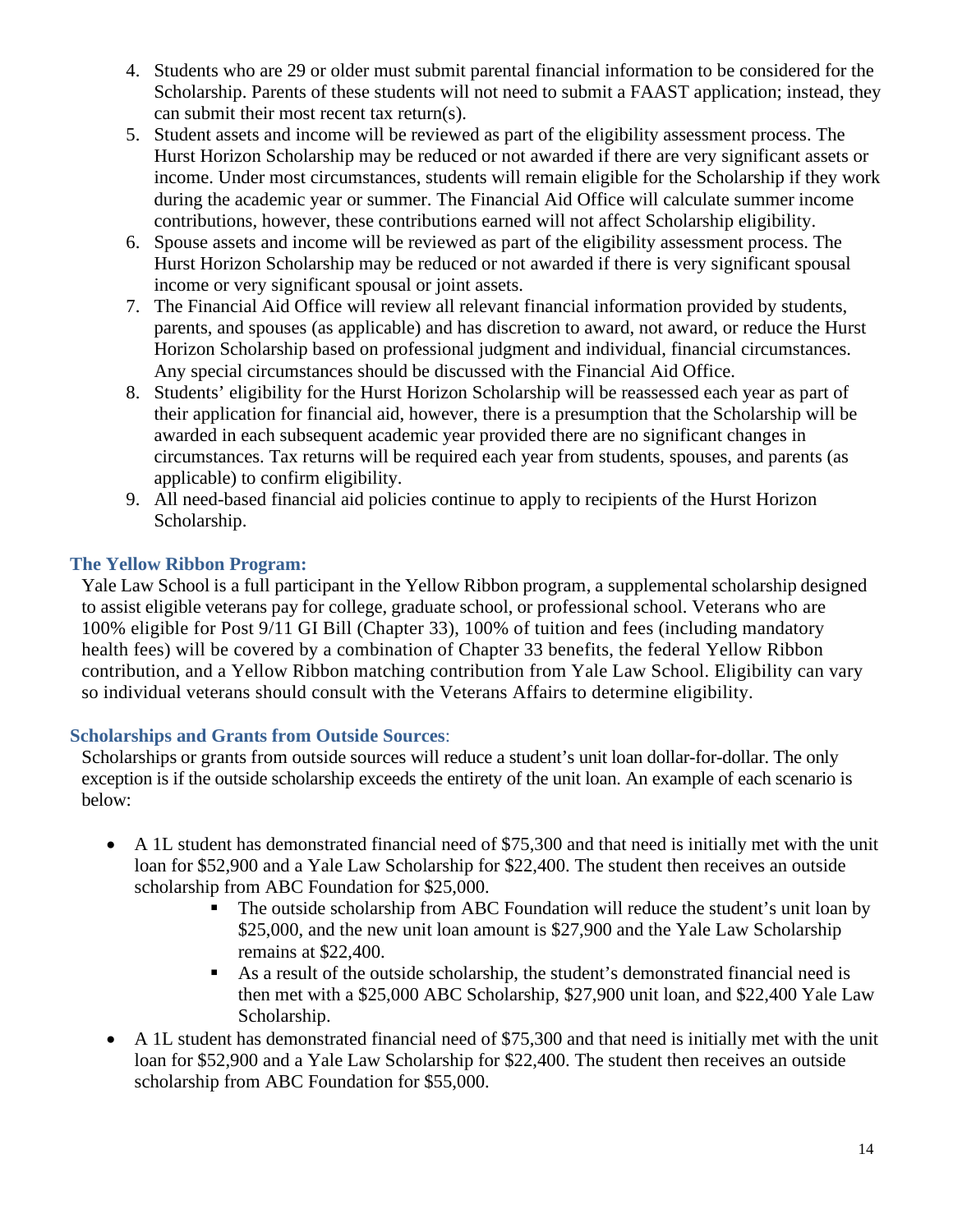- The outside scholarship from ABC Foundation will reduce the student's unit loan by \$52,900 and the new unit loan amount is \$0; the Yale Law scholarship will be reduced by \$2,100 and the new Yale Scholarship amount is \$20,300.
- As a result of the outside scholarship, the student's demonstrated financial need is then met with a \$55,000 outside scholarship and \$20,300 Yale Law Scholarship.

# <span id="page-14-0"></span>**HOW TO APPLY FOR FINANCIAL AID**

The process of applying for financial aid differs for both [newly admitted students](https://law.yale.edu/admissions/cost-financial-aid/applying-financial-aid/new-students) and continuing [students,](https://law.yale.edu/admissions/cost-financial-aid/applying-financial-aid/current-students) for U.S. Citizens and International students, as well as for those students only seeking loan support versus those seeking both loans and scholarship. The following charts outline the requirements for making initial aid applications as well as accepting the aid award and establishing student loans.

#### <span id="page-14-1"></span>**Financial Aid Application Requirements - [New Admit Students:](http://www.law.yale.edu/admissions/finaid_admits.htm)**

| <b>SUBMIT TO RECEIVE INITIAL AID AWARD</b>                       |                                                            |                                                                        |                                                  |                                                           |
|------------------------------------------------------------------|------------------------------------------------------------|------------------------------------------------------------------------|--------------------------------------------------|-----------------------------------------------------------|
| <b>Application Requirement</b>                                   | <b>U.S. Citizen</b><br>Seeking<br><b>Loans Only</b>        | <b>U.S. Citizen</b><br><b>Seeking Loans and</b><br><b>Scholarships</b> | Non U.S. Citizen<br><b>Seeking Loans</b><br>Only | Non U.S. Citizen Seeking<br><b>Loans and Scholarships</b> |
| Free Application For Student Aid (FAFSA)                         |                                                            |                                                                        |                                                  |                                                           |
| <b>Financial Aid Application and Scholarship Tool</b><br>(FAAST) |                                                            |                                                                        |                                                  |                                                           |
| <b>SUBMIT TO FINALIZE AID AWARD:</b>                             |                                                            | May 15, 2022                                                           |                                                  |                                                           |
| <b>Application Requirement</b>                                   | <b>U.S. Citizen</b><br><b>Seeking</b><br><b>Loans Only</b> | <b>U.S. Citizen</b><br><b>Seeking Loans and</b><br><b>Scholarships</b> | Non U.S. Citizen<br><b>Seeking Loans</b><br>Only | Non U.S. Citizen Seeking<br><b>Loans and Scholarships</b> |
| Student 2021 1040 IRS tax return/                                |                                                            |                                                                        |                                                  |                                                           |
| equivalent foreign documentation                                 |                                                            |                                                                        |                                                  |                                                           |
| Parent 2021 1040 IRS tax Return/                                 |                                                            |                                                                        |                                                  |                                                           |
| equivalent foreign documentation                                 |                                                            |                                                                        |                                                  |                                                           |
| Only for student under age 29 as of 12/31 of<br>aid year         |                                                            |                                                                        |                                                  |                                                           |
| Notification and Confirmation Form                               |                                                            |                                                                        |                                                  |                                                           |
| <b>Educational Purpose Form</b>                                  |                                                            |                                                                        |                                                  |                                                           |
| <b>SUBMIT TO ESTABLISH STUDENT LOANS:</b>                        |                                                            | <b>August 1, 2022</b>                                                  |                                                  |                                                           |
| Requirement                                                      | <b>U.S. Citizen</b>                                        | <b>U.S. Citizen</b>                                                    | Non U.S. Citizen                                 |                                                           |
|                                                                  | <b>Seeking</b>                                             | <b>Seeking Loans and</b>                                               | <b>Seeking Loans</b>                             | Non U.S. Citizen Seeking                                  |
|                                                                  | <b>Loans Only</b>                                          | <b>Scholarships</b>                                                    | Only                                             | <b>Loans and Scholarships</b>                             |
| Master Promissory Note*                                          |                                                            |                                                                        |                                                  |                                                           |
| <b>Entrance Counseling Session*</b>                              |                                                            |                                                                        |                                                  |                                                           |
| Title IV Authorization*                                          |                                                            |                                                                        |                                                  |                                                           |
| International Loan Disclosure*                                   |                                                            |                                                                        |                                                  |                                                           |
| Truth in Lending Act (TILA) Disclosure*                          |                                                            |                                                                        |                                                  |                                                           |
| <b>Truth in Lending Act Self Certification</b>                   |                                                            |                                                                        |                                                  |                                                           |

\**Student will receive email notification from Student Financial Services to complete these requirements on the Student Information System [\(www.yale.edu/sis\)](http://www.yale.edu/sis) at the appropriate time.*

#### <span id="page-14-2"></span>**[Financial Aid Application Requirements](http://www.law.yale.edu/admissions/finaid_current.htm) - Current (Returning) Students\*:**

SUBMIT TO INITIATE AID APPLICATION **April 15, 2021**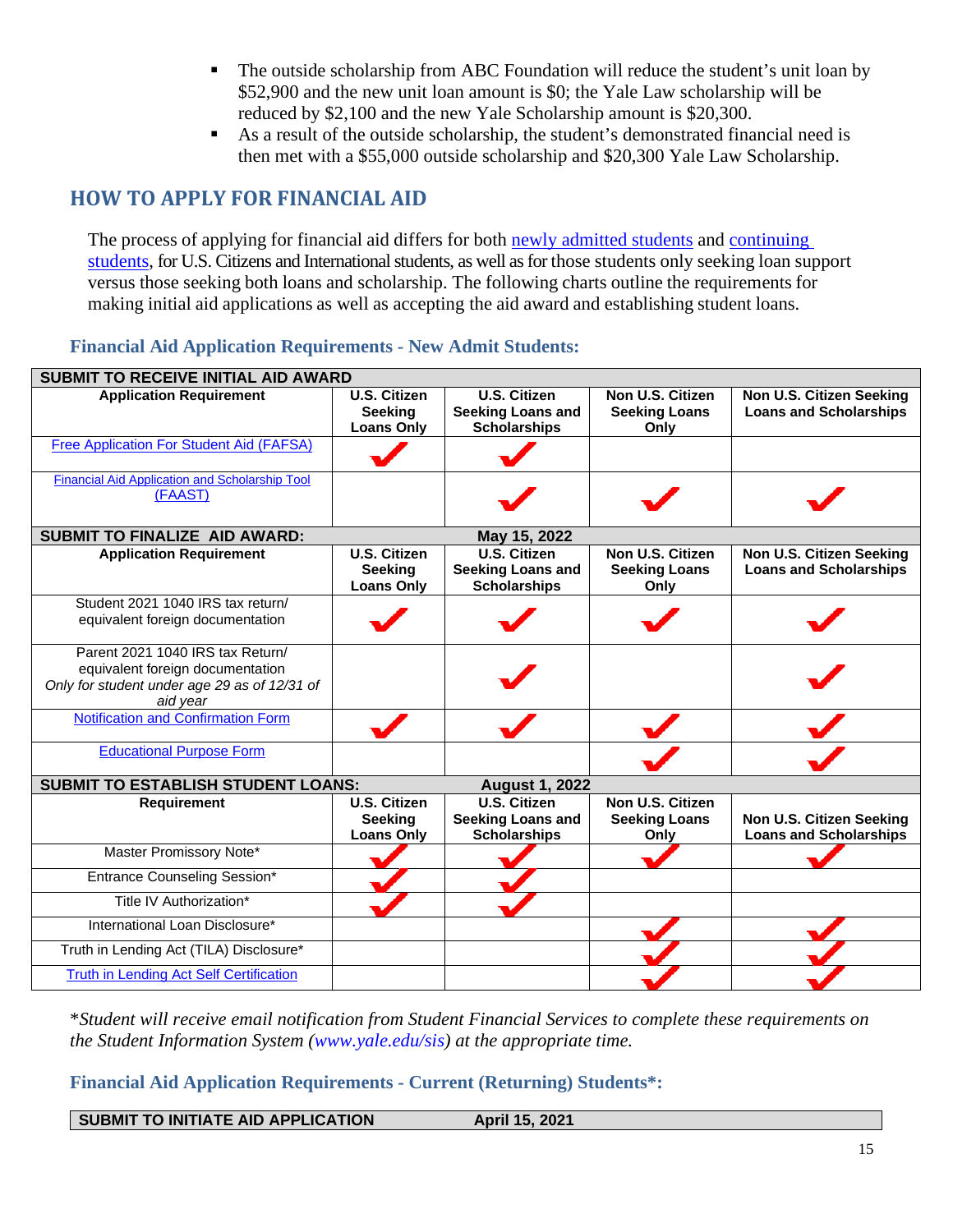| <b>Application</b>               | <b>U.S. Citizen Seeking</b>        | <b>U.S. Citizen Seeking</b>      | Non U.S. Citizen          | Non U.S. Citizen                                |
|----------------------------------|------------------------------------|----------------------------------|---------------------------|-------------------------------------------------|
| Requirement                      | <b>Loans Only</b>                  | Loans and<br><b>Scholarships</b> | <b>Seeking Loans Only</b> | <b>Seeking Loans and</b><br><b>Scholarships</b> |
| <b>Free Application For</b>      |                                    |                                  |                           |                                                 |
| <b>Student Aid (FAFSA)</b>       |                                    |                                  |                           |                                                 |
| <b>Financial Aid Application</b> |                                    |                                  |                           |                                                 |
| and Scholarship Tool             |                                    |                                  |                           |                                                 |
| <b>FAAST</b>                     |                                    |                                  |                           |                                                 |
| Summer Employer                  |                                    |                                  |                           |                                                 |
| <b>Confirmation Letter</b>       |                                    |                                  |                           |                                                 |
| (must include number of          |                                    |                                  |                           |                                                 |
| weeks working and gross          |                                    |                                  |                           |                                                 |
| earnings per week)               |                                    |                                  |                           |                                                 |
|                                  | SUBMIT TO FINALIZE AID APPLICATION | June 15, 2021                    |                           |                                                 |
| <b>Application</b>               | <b>U.S. Citizen Seeking</b>        | U.S. Citizen                     | Non U.S. Citizen          | Non U.S. Citizen                                |
| <b>Requirement</b>               | <b>Loans Only</b>                  | <b>Seeking Loans and</b>         | <b>Seeking Loans</b>      | <b>Seeking Loans and</b>                        |
|                                  |                                    | <b>Scholarships</b>              | Only                      | <b>Scholarships</b>                             |
| Notification and                 |                                    |                                  |                           |                                                 |
| <b>Confirmation Form</b>         |                                    |                                  |                           |                                                 |
| <b>Educational Purpose</b>       |                                    |                                  |                           |                                                 |
| <b>Form</b>                      |                                    |                                  |                           |                                                 |
|                                  |                                    |                                  |                           |                                                 |

**\*** *Note - if you are a returning student who:*

- o *has not yet borrowed student loans at YLS you will also need to complete the requirements to "Establish Student Loans" under the Financial Aid Requirements for New Admits.*
- o *did not previously apply for need-based scholarship support but now seeks consideration - you must submit the required tax documentation identified under the Financial Aid Requirements for* **New Admits.**

#### <span id="page-15-0"></span>**Application Requirement Notes:**

- FAFSA [used to determine eligibility for federal student loans]:
	- o Yale Law School's Title IV federal code number is 001426.
	- o Regardless of your age, it is not necessary to submit parental information on the FAFSA.
	- o Married students will need to submit their spouse's information.
	- o You must e-sign the FAFSA using your assigned FSA ID.
- FAAST [used to determine eligibility for institutional scholarships]:
	- o Students who will be 28 years old (or younger) on December 31, 2022 must submit parental information.
	- o Students who will be at least 29 years old on December 31, 2022 do not have to submit parental information.
	- o Married students will need to submit their spouse's information.
	- o Some questions on FAAST reflect data required for the purpose of specific scholarship fund eligibility and are used solely for that purpose.
- Tax Documentation:
	- o All copies of tax documentation must be signed
	- o If student, spouse or parent was not required to file taxes a Student/Spouse Non Tax Filer Form or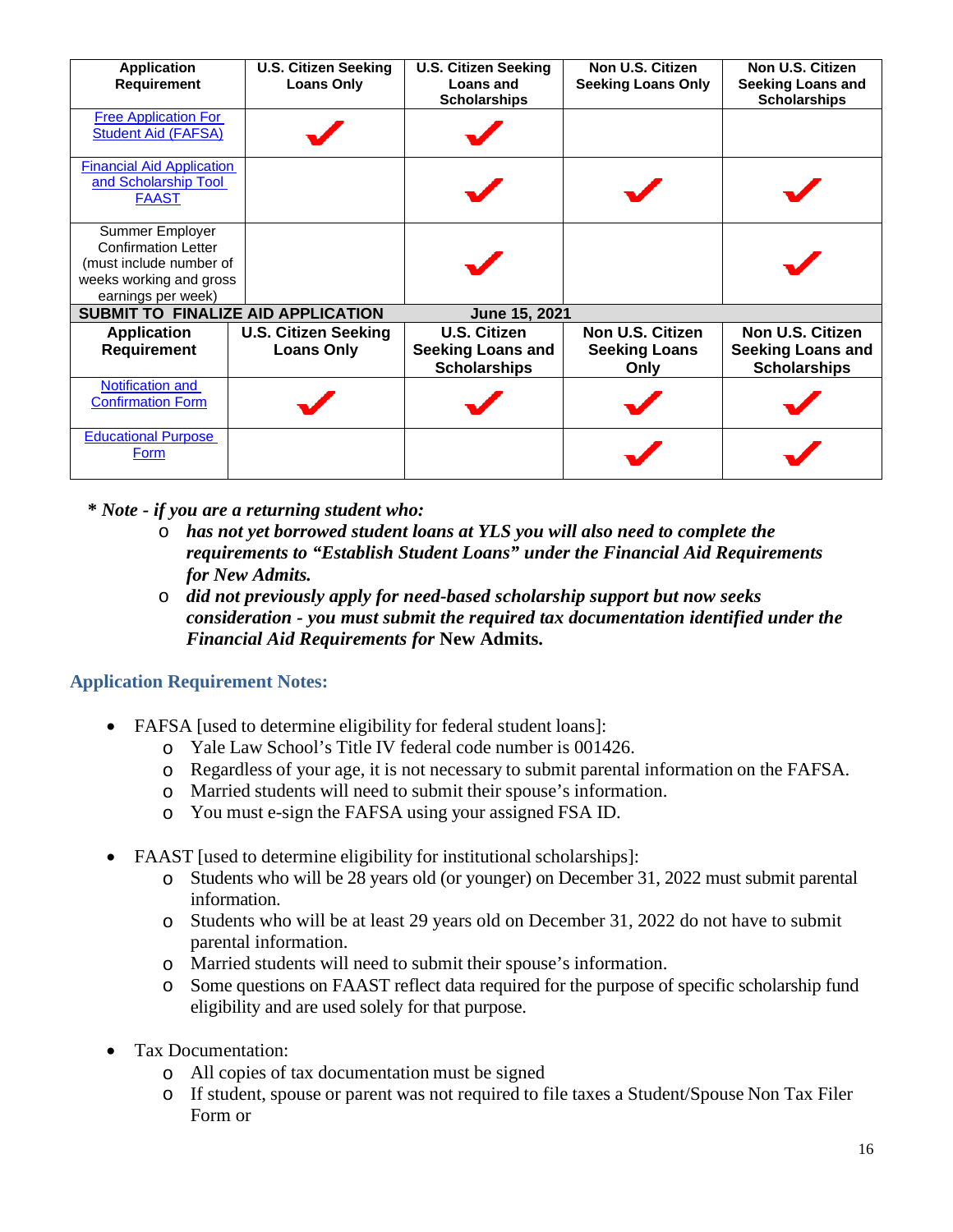Parent Non Tax Filer Form must be submitted with accompanying W-2 forms.

- o Married students must submit their spouses' individual 2021 tax return or joint tax return.
- o For newly admitted students who will be 28 years old (or younger) on December 31, 2022, parent tax documentation must be submitted as part of the standard financial aid application
- o YLS will not collect tax documentation on the student, spouse or parent as part of the routine financial aid re-application process for returning (2L and 3L) students, unless the student has been awarded the Hurst Horizon Scholarship*.* However, YLS Financial Aid reserves the right to request and students are responsible for submitting additional documentation (including tax documentation), as needed for the purposes of reconciling discrepancies, providing clarification of application data, or for federal verification purposes*.*
- o International students should submit equivalent foreign tax documentation both for themselves and applicable spouse or parent.
- Notification and Confirmation Form (to be completed in its entirety):
	- o This form acts as your acceptance of the aid award offered. Please complete Section A indicating if you are declining or accepting any portion of the loans awarded.
	- o In addition to the unit loans offered in your award letter, you may choose to borrow additional funds to cover the calculated parent, spouse or student contribution(s). If you choose to do this, you should indicate the additional borrowing requested in Section A. Note that only additional borrowing to support the calculated parent contribution is COAP eligible.
	- o If you are opting to use a private loan, you should indicate the lender, lender ID and type of loan in the appropriate fields in Section A.
- Documents to Establish Loans:
	- o The Yale Law School Financial Aid Office does not certify loans with lenders until after July 1. After the loans have been certified, Student Financial Services will alert you by email that you may now complete entrance counseling, promissory notes and other loan disclosures. International Students will receive similar email notifications with instructions on completing requirements for the Yale Graduate and Professional International Loan. Do not complete any promissory notes prior to receiving confirmation that the loan has been certified.
	- o Note that some of these requirements will be directly accessible as downloads from the Student Information System (SIS), some will be web driven via URLs and some will be manual documents that must be returned directly to Student Financial Services. Student Financial Services will provide full instructions on how to access the specific requirements you must complete.
	- o These loan documents will only need to be completed once as a new borrower at Yale Law School and will then be effective for your entire enrollment.

**Students are also responsible for submitting additional documentation as requested by the Financial Aid Office for the purposes of reconciling discrepancies, providing clarification of application data, or if selected for federal verification purposes. All internal Financial Aid Online Forms are available on our [website.](https://law.yale.edu/admissions/cost-financial-aid/financial-aid-forms-resources/outside-scholarships)**

# <span id="page-16-0"></span>**AFTER RECEIVING YOUR FINANCIAL AID OFFERLETTER**

Once we have received your application, it will be reviewed and an offer letter generated. Incoming students will receive their financial aid offer letter via their Admissions Slate Portal. Current students may use their permanent Net ID and password to retrieve their financial aid letter via Yale Student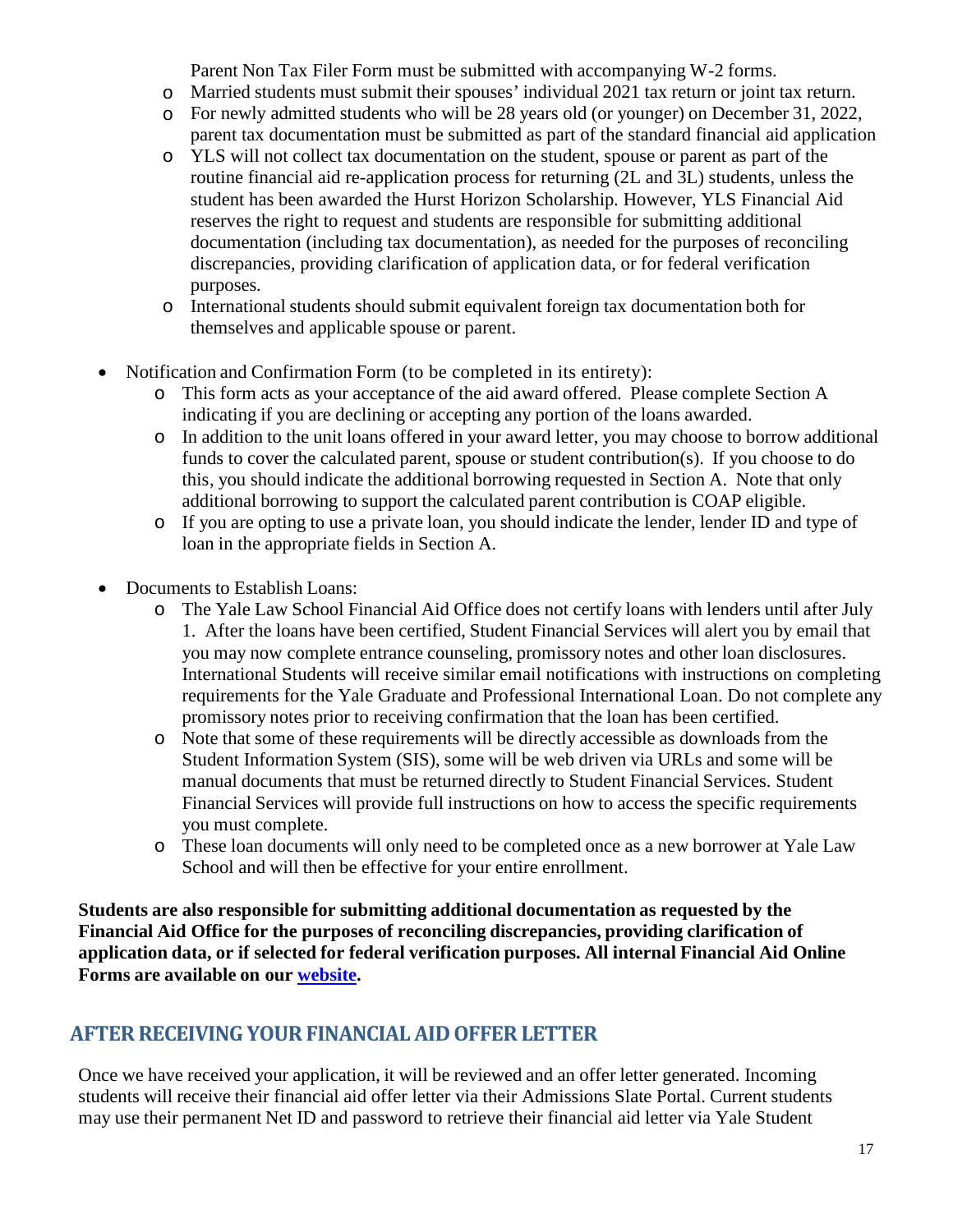Information System (SIS).

Incoming students will receive a preliminary aid offer letter based solely on submission of their FAFSA and/or FAAST application and then will receive final offer confirmation upon submission of all pending financial aid documents (tax documents, Notification and Confirmation Form, etc.). Continuing students will receive final aid award letters based on the submission of their FAFSA and FAAST application.

Your financial aid offer letter will specify the loan and grant amounts you are eligible for as well as the student, parental and spousal contributions (if applicable) that are expected from you. *You are not obligated to borrow the full loan amounts that are included in your offer letter. We encourage you to think carefully about the loan amounts you will need.*

You may borrow a Federal Direct Grad Plus or private loans to replace the expected student, and or/ spouse, and/or parental contributions. Loans taken to replace the calculated parental contribution will generally be covered by COAP. Loans taken to replace student and/or spouse contributions, and loans borrowed in excess of the standard budget, generally are not covered by COAP. If you have questions about whether or not a loan qualifies for COAP, please contact the Financial Aid Office. Subsequent documentation necessary to both accept your financial aid offer and establish your student loans are outlined in the Application Requirement charts. Note that all students must submit a Notification and Confirmation Form to accept (or decline) their financial aid offer.

## <span id="page-17-0"></span>**[PAYING YOUR TUITION BILL](http://www.law.yale.edu/admissions/finaid_payment.htm)**

#### <span id="page-17-1"></span>**Using Your Financial Aid to Pay Your Bill:**

Student Financial Services creates a "student account". This account is used for charges (tuition, fees, housing, health insurance, etc.), payments and financial aid awards. The student account is available for you to review at any time on the Student Information System (SIS) at [www.yale.edu/sis.](http://www.yale.edu/sis) During the summer prior to initial enrollment, Yale sends incoming students a NetID along with instructions on how to activate the NetID and how to access your student account.

Financial aid awards (loans, scholarships and stipends) are disbursed to a student's account ten days before the first day of classes. The loan and scholarship amounts are disbursed 50% in the fall term and 50% in the spring term.

You can view and pay your term bills and monthly bills using the SIS *eBill*-*ePay* system by selecting the *Student Accounts* tab at the top and then *eBill-ePay*. Any accepted aid will appear as "anticipated aid" until it disburses ten days prior to the start of the term. You are responsible for making payment of any charges beyond those covered by your financial aid. All bills must be paid in U.S. currency. Checks should be payable in U.S. dollars drawn on a U.S. bank. All other checks will be returned to the sender without being processed. Fall 2022 term bills are due by August 1, 2022, and Spring 2023 term bills are due December 1, 2022. Failure to pay any portion of the bill by the due dates will result in late fees. Yale Law School cannot waive late fees for any reason.

#### <span id="page-17-2"></span>**Using Your Financial Aid to Receive a Refund:**

Funds in your account are first applied to any core Yale institutional charges. For example, your term (tuition) bill and student fees, and then if there is a credit on your account due to excess aid funds over the amount of your core charges, you are entitled to a "refund."

| Example:                                                                                                 |                                           |                                 |
|----------------------------------------------------------------------------------------------------------|-------------------------------------------|---------------------------------|
| Tuition and fees bill per semester<br>YLS scholarship/stipend per semester<br>Student loans per semester | \$34,716.50<br>\$17,000.00<br>\$25,150.50 | (debit)<br>(credit)<br>(credit) |
| Credit available to you as refund                                                                        | \$7.434.50                                |                                 |
|                                                                                                          |                                           |                                 |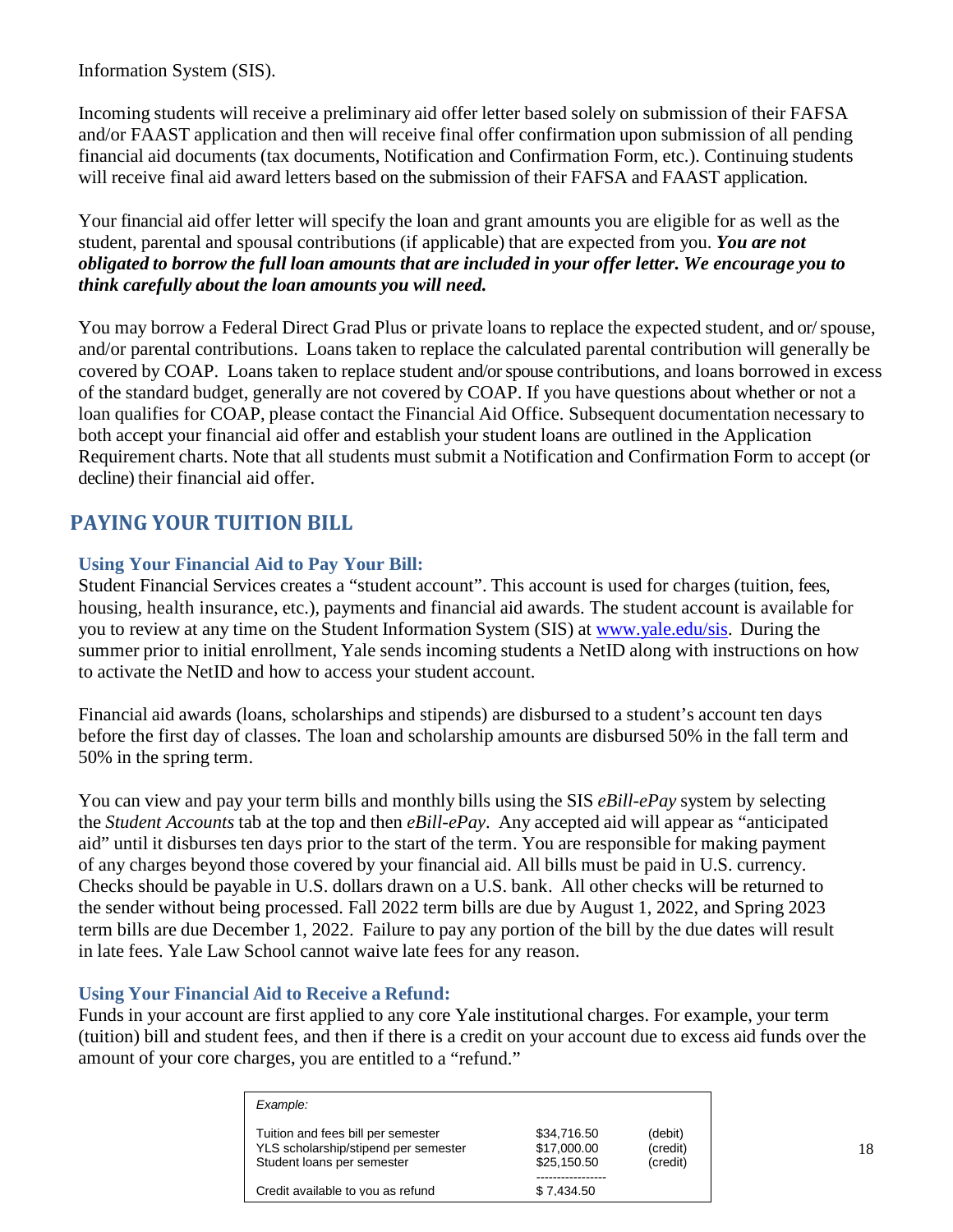You can request refunds of credit balances on the SIS system by selecting the *Student Accounts* tab at the top and then *Refund Request from Student Account*. **Credit refunds will be available ten days before the first day of classes.** If you wish to have your refund directly deposited into your personal bank account, select the *Student Accounts* tab at the top and then select *Direct Deposit Authorization*. If you change bank accounts, please remember to update your new account information here as well. **To receive the credit refund, all financial aid requirements, and/or student holds must be satisfied.**

#### <span id="page-18-0"></span>**The Yale Payment Plan:**

The Yale Payment Plan (YPP) is administered by the University's Office of Student Financial Services and enables students and families to pay all or a portion of the term bill in ten monthly installments beginning June 4. Students must enroll by June 4 for the ten-month plan. The only fee associated with YPP is an enrollment fee of \$50 per term. If you are participating in the Yale Payment Plan, your Yale student account will be credited with one-half the annual contract amount each semester. If your YPP account becomes delinquent (not paid by the payment plan due date), the unpaid contract balance may be charged to your regular Yale student account and be subject to applicable late payment fees. The enrollment form can be found online in the Yale Payment Plan section of the Student Accounts Web site: [www.yale.edu/sfas/financial/accounts.html.](http://www.yale.edu/sfas/financial/accounts.html) For additional information, please contact Student Financial Services at (203) 432-2700 or email [ypp@yale.edu.](mailto:ypp@yale.edu)

#### <span id="page-18-1"></span>**Yale Tuition Insurance:**

Yale Tuition Insurance (YTI) is designed to protect you by alleviating the loss of funds you paid for tuition, room and board should you find it necessary to withdraw from school during the term for medical reasons. This plan complements Yale's published refund policy, assuring you of a significant tuition refund any time during the term. YTI is available to all Yale students. The cost is based on the total amount of tuition and other insured expenses. Full details on coverage and exclusions are available at [www.yale.edu/sfas/financial/tuition\\_ins.html](http://www.yale.edu/sfas/financial/tuition_ins.html) . Interested students should contact: A.W.G. Dewar, Inc. at 617-774-1555 directly for an application form which contains the specific cost for your school. Complete and return the application to the address indicated on the application. The application and payment for YTI must be mailed so that it is postmarked prior to the opening date of classes.

#### <span id="page-18-2"></span>**[OTHER FINANCIAL AID POLICIES](http://www.law.yale.edu/admissions/finaid_policy.htm)**

#### <span id="page-18-3"></span>**Laptop Purchase Program:**

The Financial Aid Office and Yale Law IT have partnered to offer a program that provides all students with the opportunity to purchase a laptop computer through the Law School. Students are eligible to participate in this program, during the academic year of their choosing. A one-time purchase of up to \$3,000 is eligible for the program. This program has a number of advantages for students: (1) the laptop may be less expensive if purchased through YLS, and (2) the laptop can be purchased through a COAPeligible student loan with no upfront costs. For more information contact the Financial Aid Office or click [here](file://storage.yale.edu/home/SFS_Financial_aid-770005-YLS/Financial_Work/Laptop%20Purchase%20Program/Laptop%20Purchase%20Program.pdf) for details.

#### **YLS Safety Net Emergency Assistance:**

The Yale Law School Safety Net is intended to assist law students who face unanticipated, unforeseen, and unavoidable financial hardship that would likely impact or hinder academic progress. This funding is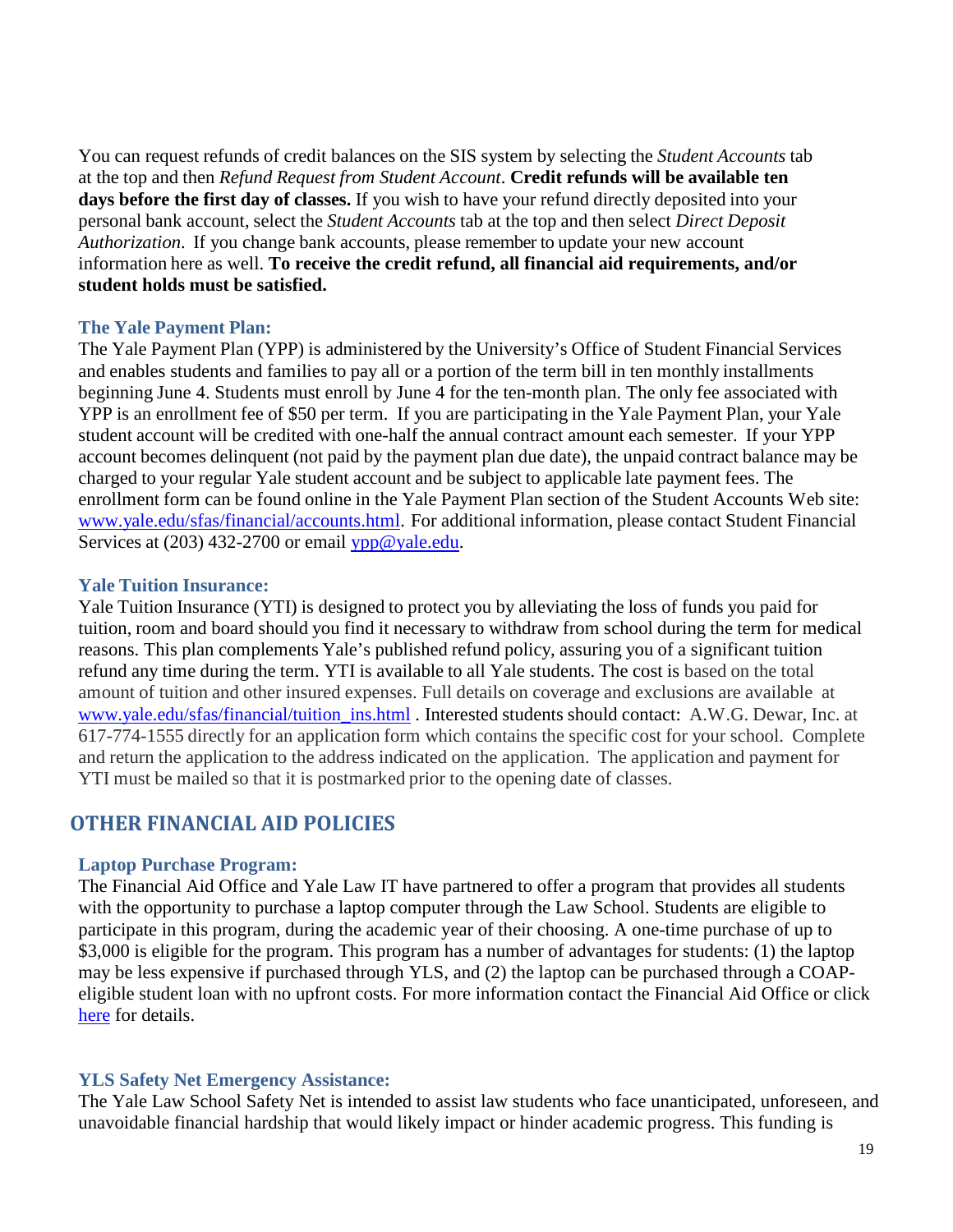intended primarily for emergency circumstances and priority is given to students with the highest levels of financial need. In general, the fund does not cover recurring expenses; instead, it is intended for students who cannot reasonably resolve an immediate financial difficulty through other means. The funding is a one-time award and does not require repayment.

#### **Yale Heath Insurance Coverage:**

Scholarship recipients will receive the cost of Yale Health Insurance as part of their scholarship award. If the student waives the university health insurance, the Yale Law Scholarship will be adjusted downward by \$2,756. Students must notify the Financial Aid Office of their intent to accept or waive the insurance by June 15, 2022.

#### <span id="page-19-0"></span>**Federal Verification**:

FAFSA applicants are randomly selected for federal verification by the Department of Education. Your Student Aid Report (generated from your FAFSA) will indicate if you have been selected for verification. You will also be informed of your selection by the Financial Aid Office and provided with detailed instructions on the additional documentation required to satisfy the verification requirement. You will not receive an aid award letter until the verification process has been completed.

#### <span id="page-19-1"></span>**Institutional Verification**:

Students seeking first time consideration for grant/scholarship support undergo institutional verification for funds requiring applicants to submit a **signed** copy of their own and their spouse's complete (all pages, including W2s) 2021 Federal income tax returns (Form 1040). Students who are applying for grants and are age 28 or younger (by December 31 of the academic year) must also submit **signed** copies of their parents' tax returns. This information is used for internal audit only and will be treated in the strictest confidence. This requirement can be satisfied with photocopies or the actual income tax return filed with the IRS. If you have not kept a copy, please go to [www.irs.gov](http://www.irs.gov/) to obtain Form 4506 to request a tax transcript.

#### <span id="page-19-2"></span>**Awards Disbursement**:

Scholarship funds will not be disbursed, and loans will not be processed until all required forms are in the student's financial aid file. Failure to provide these forms may result in substantial late fees charged to the student's bill.

#### <span id="page-19-3"></span>**Independence Determination**:

For the purposes of distributing Yale Law School grants, we consider the financial resources of the parents of students who are age 28 or younger (by December 31 of the academic year for which aid is sought) as described on pages 8-9. In very rare cases, students who are younger than age 29 may be able to demonstrate independence from their parents. Please feel free to discuss your situation with the Financial Aid Office.

#### <span id="page-19-4"></span>**Default on Prior Student Loans***:*

It is the University's policy to refuse financial aid to a student who is in default with any federal loan, university student loan or if a refund is owed to the Department of Education, Yale, or any other educational institution. If a student is found to be in default after being offered financial aid, the University will withdraw all aid immediately and continue to hold the student responsible for any charges that may have been incurred.

#### <span id="page-19-5"></span>**Fraud or Misconduct**:

Federal regulations require that the University report any information that indicates that an applicant may have engaged in fraud or other criminal misconduct in connection with his or her federal loan application.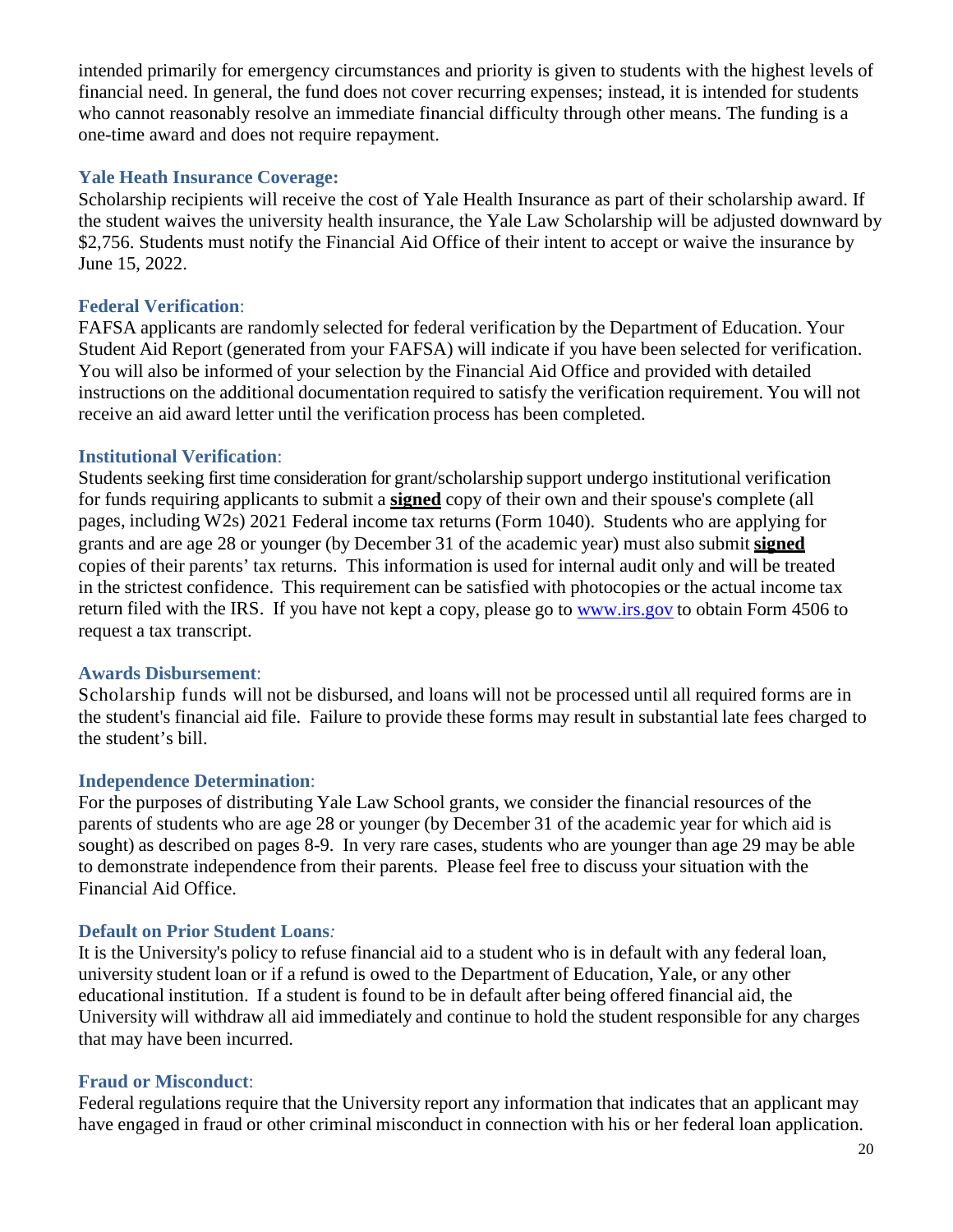The information will be reported to the Inspector General of the U.S. Department of Education or other law enforcement officials. Please note: For non-U.S. Citizens, the information on the Student visa form and the financial aid application must correspond. If the information varies, it must be corrected or it will be reported to the Office of International Students and Scholars.

#### <span id="page-20-0"></span>**Satisfactory Academic Progress**:

Title 34 Part 668 of the Code of Federal Regulations requires institutions to establish reasonable Satisfactory Academic Progress (SAP) standards for "determining whether an eligible student is making satisfactory academic progress in his or her educational program and may receive assistance under the Title IV, HEA programs" and institutional financial aid. Refer to the [Yale Law School Policy](https://law.yale.edu/sites/default/files/documents/pdf/Public_Affairs/SAP_Policy_Final.pdf)  [on Satisfactory Academic Progress for the Juris Doctor Degree.](https://law.yale.edu/sites/default/files/documents/pdf/Public_Affairs/SAP_Policy_Final.pdf)

#### <span id="page-20-1"></span>**Additional Semester in Residence**:

Under exceptional circumstances and if deemed medically necessary, a student may be granted permission to enroll for one additional semester at Yale Law School. The student must submit medical documentation to the Dean of Student Affairs. The Dean of Student Affairs, Assistant Dean and Registrar, Deputy Dean, and Associate Dean of Finance and Administration will review the documentation and approve or deny the request for one additional semester. If approved, the student will be eligible for need-based financial aid, which includes a scholarship or grant and COAP- eligible loans. If a student is granted permission to take less than a full-time load for the additional semester, tuition and financial aid will be prorated on the basis of a standard course load of twelve (12) units. Fees will be assessed at 100% for any semester in which the student carries less than a full-time course load.

# <span id="page-20-2"></span>**Yale Law School Tuition Rebate and Refund Policy\*:**

On the basis of the Federal regulations governing the return of Federal Student Aid (Title IV) funds for withdrawn students, the rebate and refund of tuition is subject to the following policy:

- 1. For purposes of determining the refund of Title IV funds, any student who withdraws from the Law School for any reason during the first 60% of the term will be subject to a pro rata schedule which will be used to determine the amount of Title IV funds a student has earned at the time of withdrawal. Funds are earned according to the percentage of the term completed. A student who withdraws after the 60% point has earned 100% of the Title IV funds. In 2022-2023, the last days for refunding Title IV funds will be October 29, 2022 in the fall term and April 1, 2023 in the spring term.
- 2. For purposes of determining the refund of institutional aid funds and for students who have not received financial aid, tuition will be rebated in accordance with the following policy:
	- a. 100% of tuition will be rebated for withdrawals which occur on or before the end of the first 10% of the term (September 2, 2022 in the fall term and January 27, 2023 in the spring term).
	- b. A rebate of one-half (50%) of tuition will be granted for withdrawals which occur after the first 10% but on or before the last day of the first quarter of the term (September 19, 2022 in the fall term and February 13, 2023 in the spring term).
	- c. A rebate of one-quarter (25%) of tuition will be granted for withdrawals which occur after the first quarter of a term but on or before the day of Midterm (October 18, 2022 in the fall term and March 13, 2023 in the spring term).
	- d. Students who withdraw for any reason after Midterm will not receive a rebate of any portion of tuition.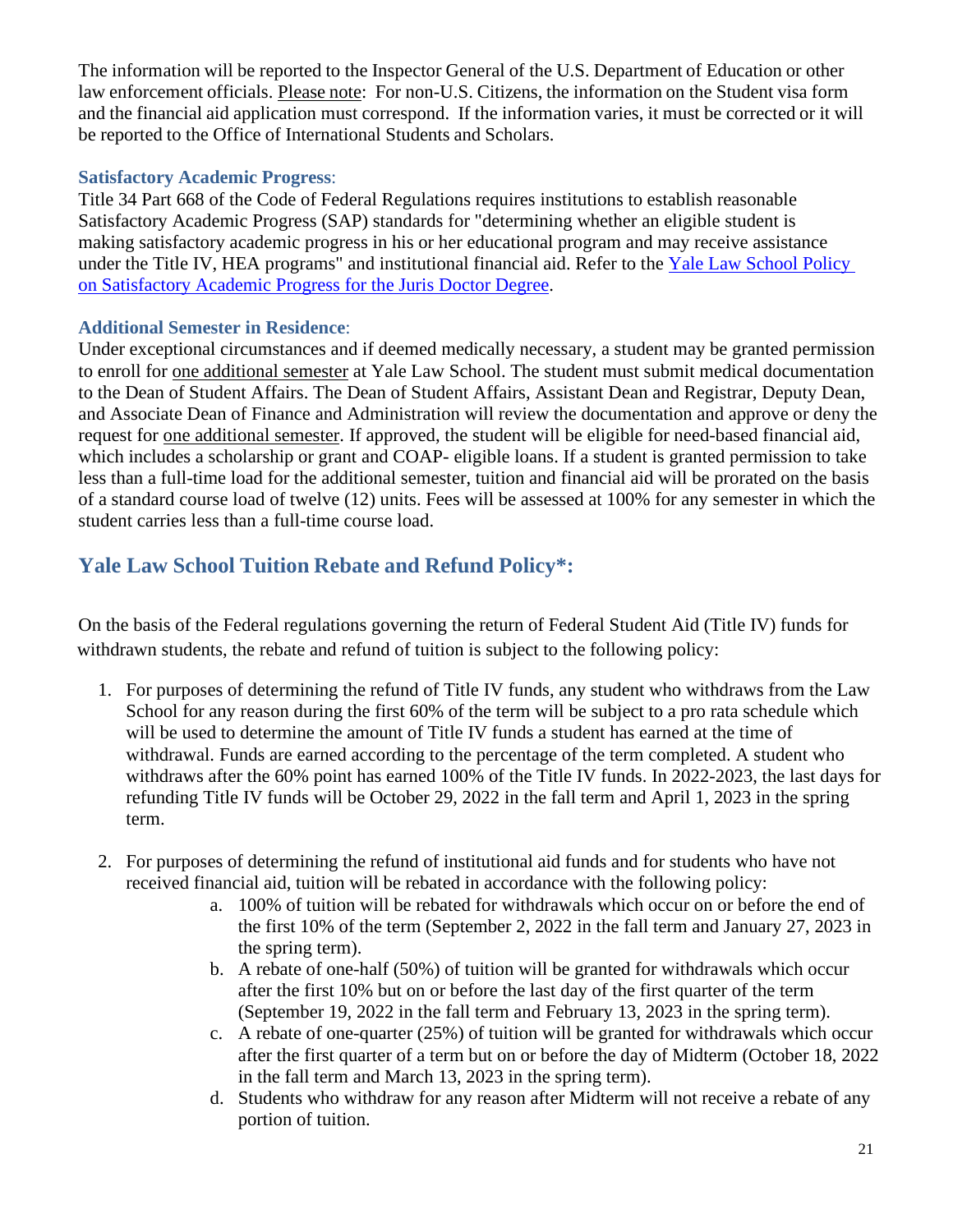- 3. The death of a student shall cancel charges for tuition as of the date of death and the Bursar will adjust the tuition on a pro rata basis.
- 4. If the student has received student loans or other forms of financial aid, funds will be returned in the order prescribed by Federal regulations; namely, first to Federal Direct Unsubsidized Loans, if any; then to Federal Direct Graduate PLUS Loans; next to any other Federal, State, private or institutional scholarships and loans; and finally, any remaining balance to the student.
- 5. Recipients of Federal and/or institutional loans who withdraw are required to have an Exit Interview before leaving Yale. Students leaving Yale receive instructions on completing this process from Yale Student Financial Services.

*\*Updated 5/11/2022*

# <span id="page-21-0"></span>**II. ADDITIONAL YALE LAW SCHOOL FINANCIAL AID PROGRAMS**

## <span id="page-21-1"></span>**[Summer Public Interest Fellows \(SPIF\):](http://www.law.yale.edu/admissions/finaid_summerfellowship.htm)**

Yale supports one of the most expansive programs of summer public interest work in the law school world. In the summer of 2021, we provided fellowships for over 190 students through the Summer Public Interest Fellowship (SPIF). We will continue this program for the summer of 2022 supporting Yale students working in public interest, government, and not-for-profit organizations.

SPIF provides students with funds to support their living costs while they pursue unpaid employment at eligible public interest organizations. The Law School has guaranteed that a SPIF fellowship will be at least \$8,000 (pro-rated at \$666.67 per week for up to a maximum of 12 weeks).

Work in federal, state, and local government and with not-for-profit organizations with 501(c)(3) taxexempt statuses qualifies for SPIF. For positions outside the United States, it is impossible to define a precise eligibility standard, but in general, governmental entities and those entities that would be  $501(c)(3)$ organizations if they were located in the United States will qualify. All eligible employers must also comply with the Law School's Non-Discrimination Policy. To guide your job search and selection process, you may request an advisory ruling on whether the organization qualifies by giving the Financial Aid Office a description of the organization.

Full information, application information and guidelines are available on the SPIF [website.](http://www.law.yale.edu/admissions/finaid_summerfellowship.htm) Note that guidelines for Summer 2023 SPIF will be released in Fall 2022.

# <span id="page-21-2"></span>**[Career Options Assistance Program \(COAP\)](http://www.law.yale.edu/admissions/finaid_COAP.htm):**

Yale Law School has pioneered a loan repayment assistance program to ensure that law school loans do not dictate a graduate's career choice: the Career Options Assistance Program (COAP). In order to allow YLS alumni to choose their jobs without regard to their student loans, COAP is designed to assist graduates with their loan payments.

Established in 1989, COAP was one of the first loan forgiveness programs of its kind. Since its inception, it has served as a model for similar programs at law schools across the country. Today, it is one of the most distinctive, generous, and flexible loan forgiveness programs available, with minimal eligibility requirements. Since its inception, more than 1,600 Yale Law School graduates have participated in COAP, receiving over \$60 million in benefits. Most recently in 2021, COAP disbursed over \$5.4 million to more than 420 alumni to assist in the repayment of their student loans.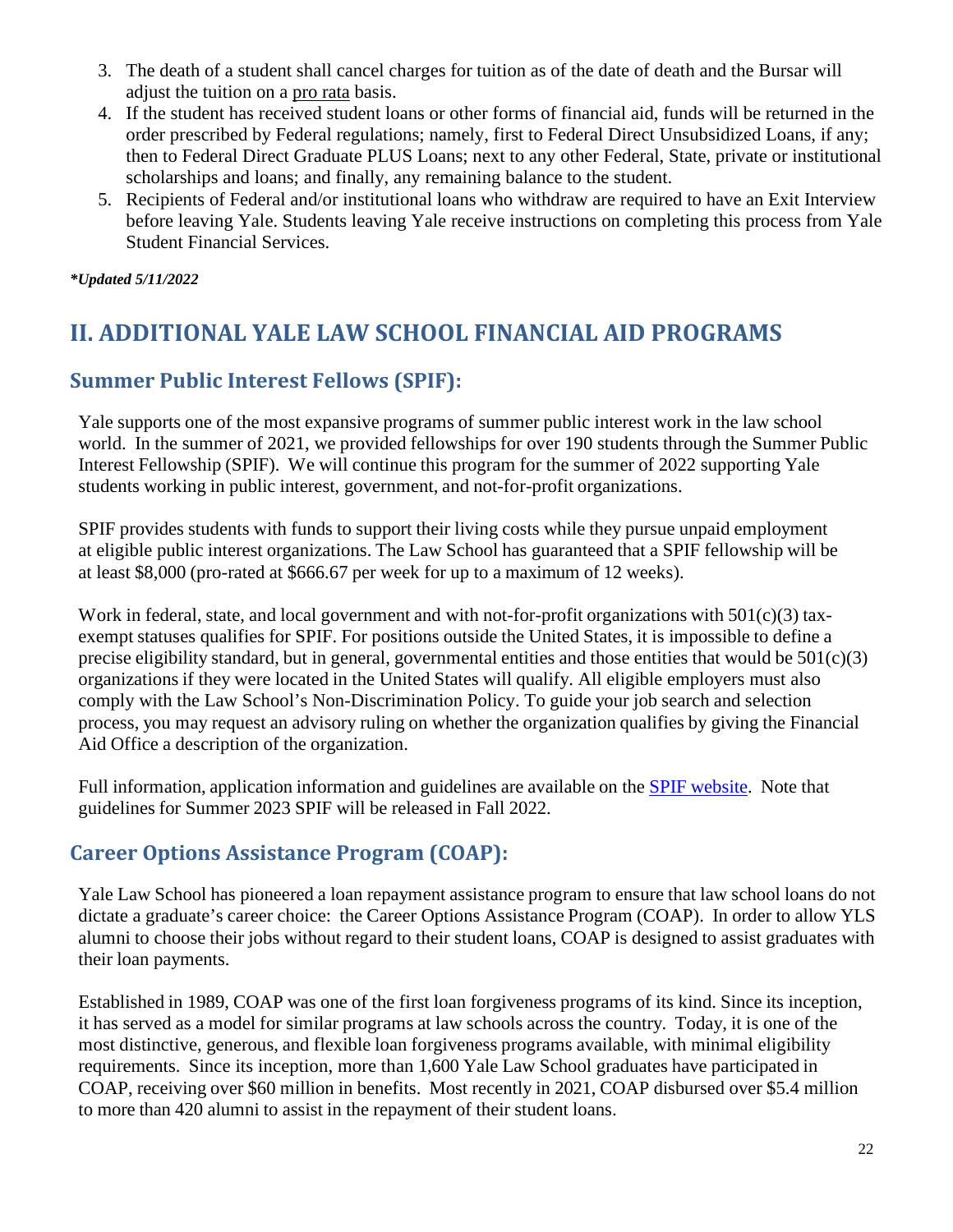COAP grants are calculated based on a graduate's income, indebtedness, and an imputed loan repayment schedule. First, the graduate's income is adjusted to deduct retirement savings, child care costs, etc. For graduates whose adjusted income is less than a certain "threshold" level, COAP covers their entire imputed loan payment. Graduates who earn more than the threshold are expected to contribute a percentage of their income to their loan repayment with COAP supporting the balance. Unlike most programs, COAP grants cover not only loans for Yale Law School, but also some need-based undergraduate educational loans as well.

As with all of Yale's policies and programs, individual factors and special needs are taken into account. The program's income levels, guidelines, and regulations are also reviewed and revised periodically. For COAP specifics, students should consult the COAP Program Description and COAP Handbook specific to their Class Year posted on the [website.](https://law.yale.edu/admissions/cost-financial-aid/post-graduate-loan-repayment/coap-resources-descriptions-class-0) An online [COAP calculator](http://coapcalc.law.yale.edu/) is also available to assist both prospective and current students in estimating possible COAP support: [http://coapcalc.law.yale.edu/.](http://coapcalc.law.yale.edu/)

# <span id="page-22-0"></span>**III. FINANCIAL AID TIPS**

- It is your ethical obligation to inform the Financial Aid Office of any changes to your financial situation.
- Keep copies of all of your financial aid applications and forms.
- You do not need to borrow the full amount of loans included in your award letter. Please consider your budget and only borrow the amount you think you will realistically need.
- Develop a budget to allocate your financial aid funds and to ensure that you have sufficient resources during the academic year. Note that the Financial Aid Office can assist you in budget preparation.
- Keep an account of how much you have borrowed each year and be aware of your anticipated monthly payments. It is important that you know what your payments will be before you take out additional loans because that will increase your monthly debt. The Financial Aid Office can refer you to many loan repayment calculators which can help you estimate payments.
- Carefully read all of the documents you signed and verify the accuracy of all the information you provided.
- Review your credit record for accuracy. Even if you pay your bills on time, inaccurate information could be used to deny you credit. We strongly suggest that you obtain a copy of your credit report, review it for accuracy and dispute erroneous information promptly to avoid delays in obtaining your student loans. Credit worthiness could impact your eligibility for student loans (i.e. federal Grad Plus loan or private loans) and could also impact your approval for a private Bar Loan post-graduation.
- If you face any changes or challenges during the academic year impacting your finances, we encourage you to share that information with the Financial Aid Office so that we can review what support and options might be available to assist you.
- Credit refunds will be available ten days before the first day of classes. Please plan accordingly, if you will arrive in New Haven prior to receiving your credit refund.

# **IV. FINANCIAL AID GLOSSARY OF TERMS**

**Accrued Interest**: Is interest that accumulates on the loan and is paid by the borrower.

**Capitalization of Fees and Interest**: When fees and accrued interest on a loan are "capitalized" they are added to the principal balance. The interest becomes part of the principal balance and begins to accrue interest.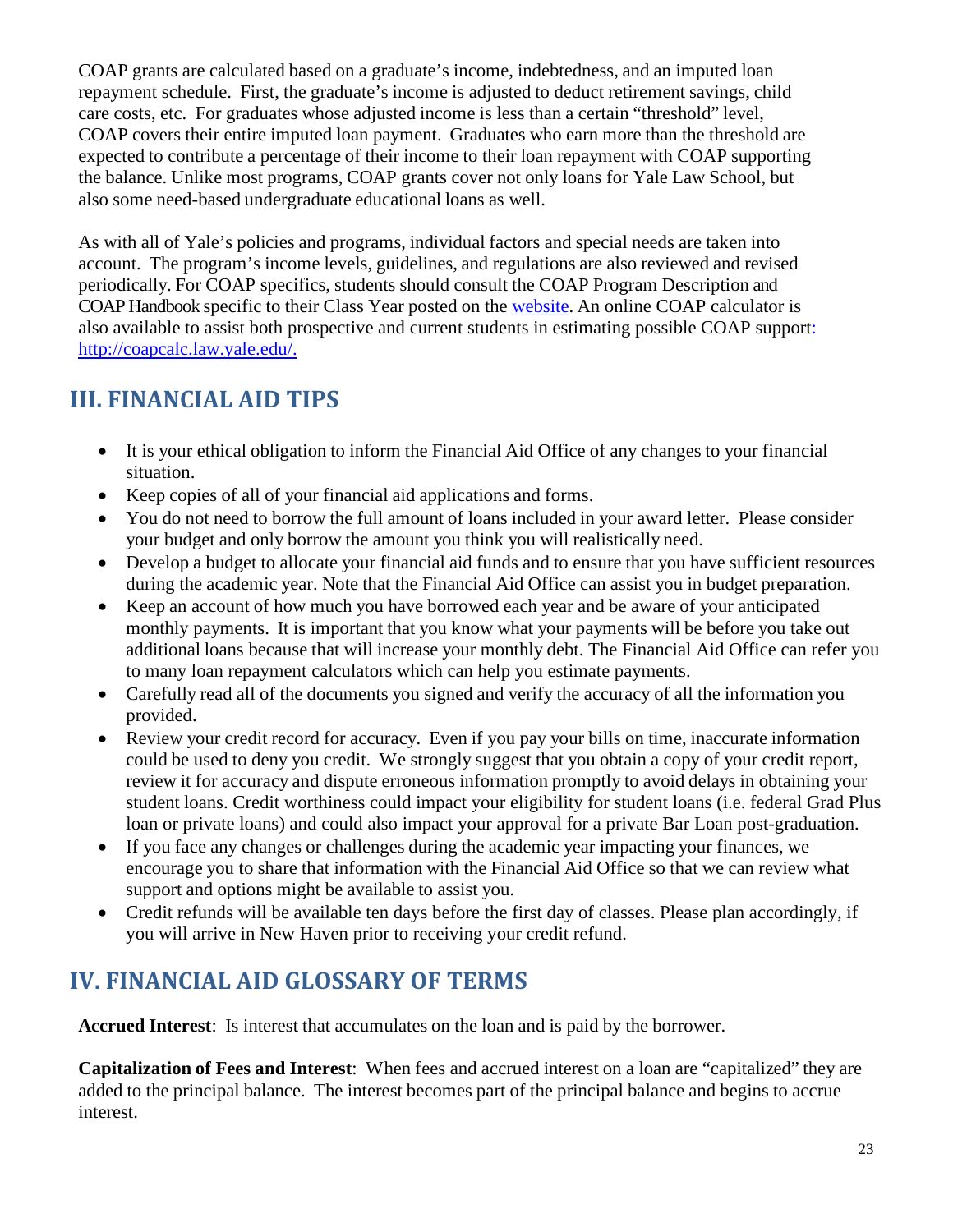**COAP**: The Career Options Assistance Program is available to graduates of Yale Law School within ten years of graduation and is a loan forgiveness/repayment program to assist alums pursuing lower-paying jobs in any field.

**Co-signer**: A co-signer on a loan assumes responsibility for the loan if the borrower should fail to repay it.

**Consolidation**: Combining several loans into a single loan to reduce the monthly payment amount and/or increase the repayment period. Most federal loans may be consolidated after graduation.

**Default**: The failure of a borrower either to make installment payments when due or to comply with other terms of the promissory note.

**Deferment:** A period during which the repayment of the principal amount of the loan is suspended as a result of the borrower's meeting one of the requirements established by law and/or contained in the promissory note. During this period, the borrower may or may not have to pay interest on the loan. Deferments are often granted if the borrower continues to be a full-time student in another program after graduation from law school.

**Deferred Interest**: Is interest that accrues, but on which payment is delayed until a later date. Such deferred

(accrued) interest may be capitalized.

**Delinquent**: A borrower who has failed to make one or more scheduled payments by the due dates.

**Disbursement:** The release of loan funds to the school for delivery to the borrower. Disbursements are usually made in two equal installments directly to the school.

**Forbearance**: An agreement to accept a temporary cessation of loan payments, smaller payments than were previously scheduled, or an extension of time for making payments. Forbearance may be given for circumstances not covered by deferment that adversely affect the borrower's ability to meet loan payment obligations, such as economic hardship.

**Grace period**: Specified period of time between the date a student graduates or drops below half-time status and the date loan repayment begins.

**Interest**: A charge for the use of money. Interest is calculated as a percentage of the loan principal. The interest rate charged can be fixed, which means it does not change over the life of the loan, or the rate can be variable, in which case, it changes periodically.

**Loan:** A type of financial aid which must be repaid, with interest.

**Need-Based Financial Aid**: Need-based financial aid is determined by the student's financial resources and ability to pay for his/her education. When the amount he/she is able to pay is subtracted from the cost of education, the difference is the student's financial need. This need is usually met with federal loans, private loans, and/or Law School scholarships.

**Principal:** Principal refers to the total amount borrowed plus any capitalized fees and interest.

**Promissory Note:** A legal document signed by the borrower, and co-signer if required, when obtaining a